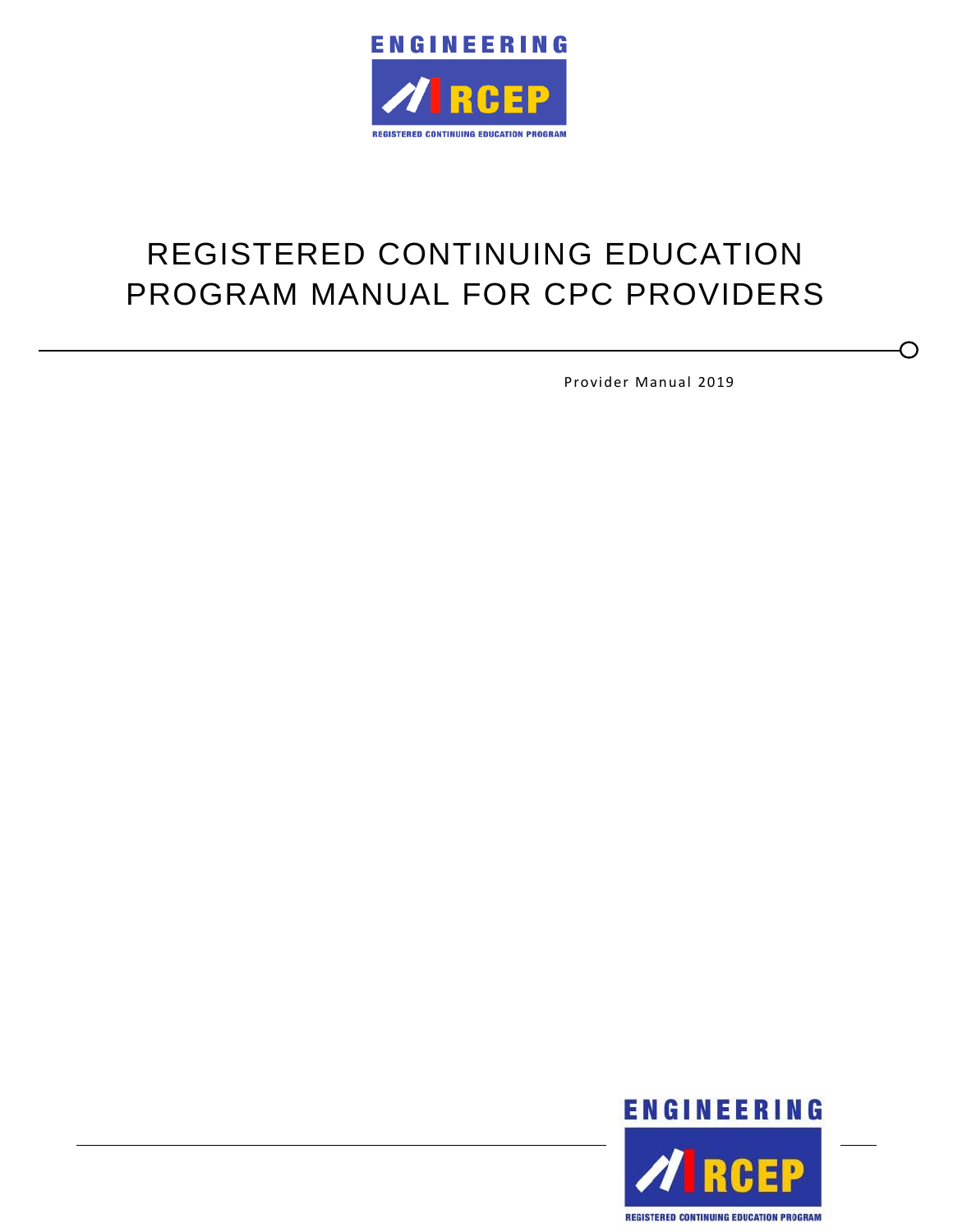# Contents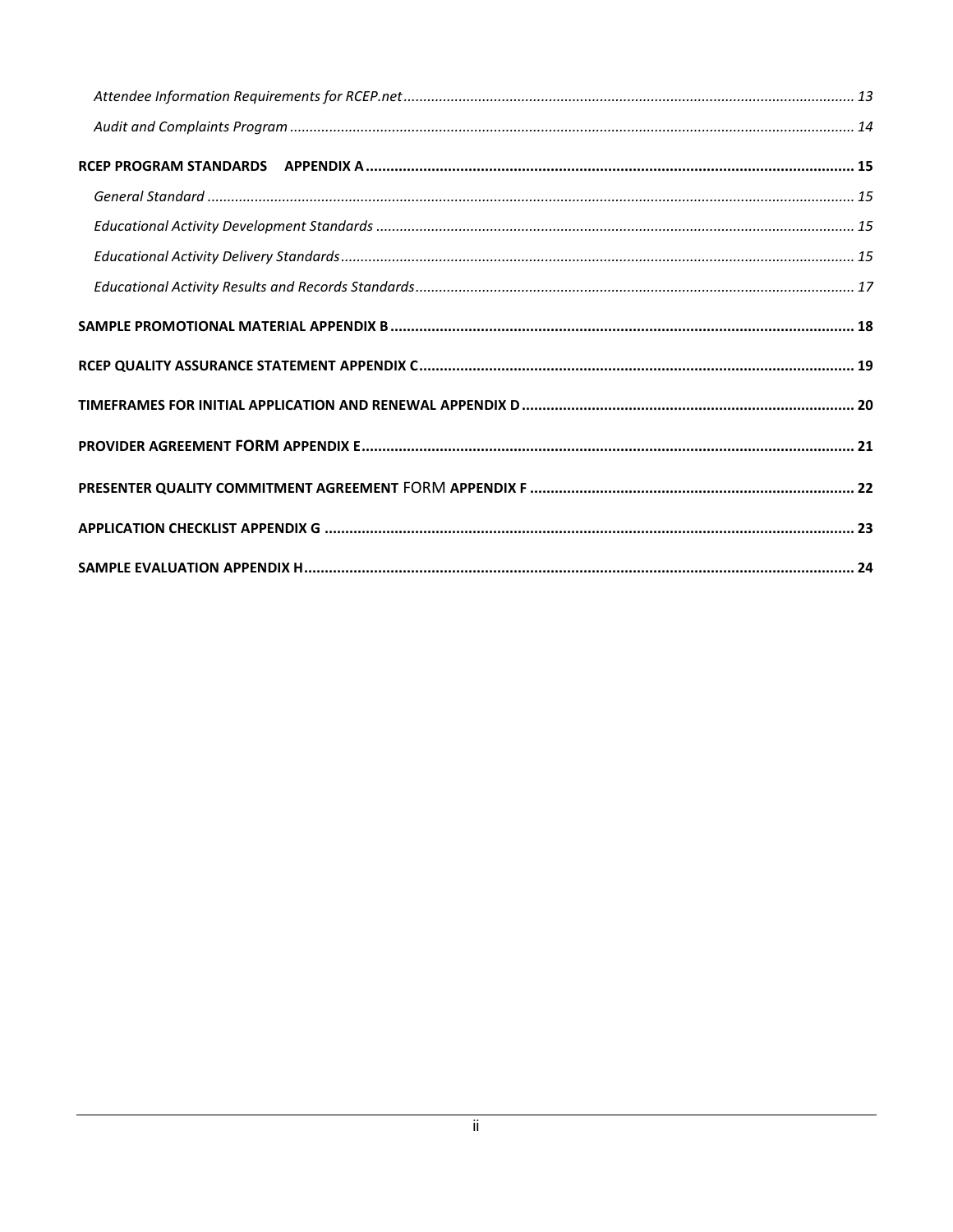#### <span id="page-3-0"></span>**OVERVIEW**

#### <span id="page-3-1"></span>**General Description**

The Registered Continuing Education Program (RCEP) is a comprehensive registry of continuing education providers that have demonstrated adherence to high-quality, effective practices in the development and delivery of professional education activities for engineers and surveyors. Providers offering both live and interactive distance learning educational activities are eligible to apply for review.

#### <span id="page-3-2"></span>**Purpose**

- Promote quality and consistency in engineering and surveying continuing education and training.
- Measure and monitor providers against established criteria.
- Recognize providers that adhere to effective practices.
- Provide a single source for licensee education recordkeeping.

Registered providers must adhere to the **RCEP Standards** contained in **Appendix A** on page **15** of this manual. The following sections describe the requirements set forth in the standards.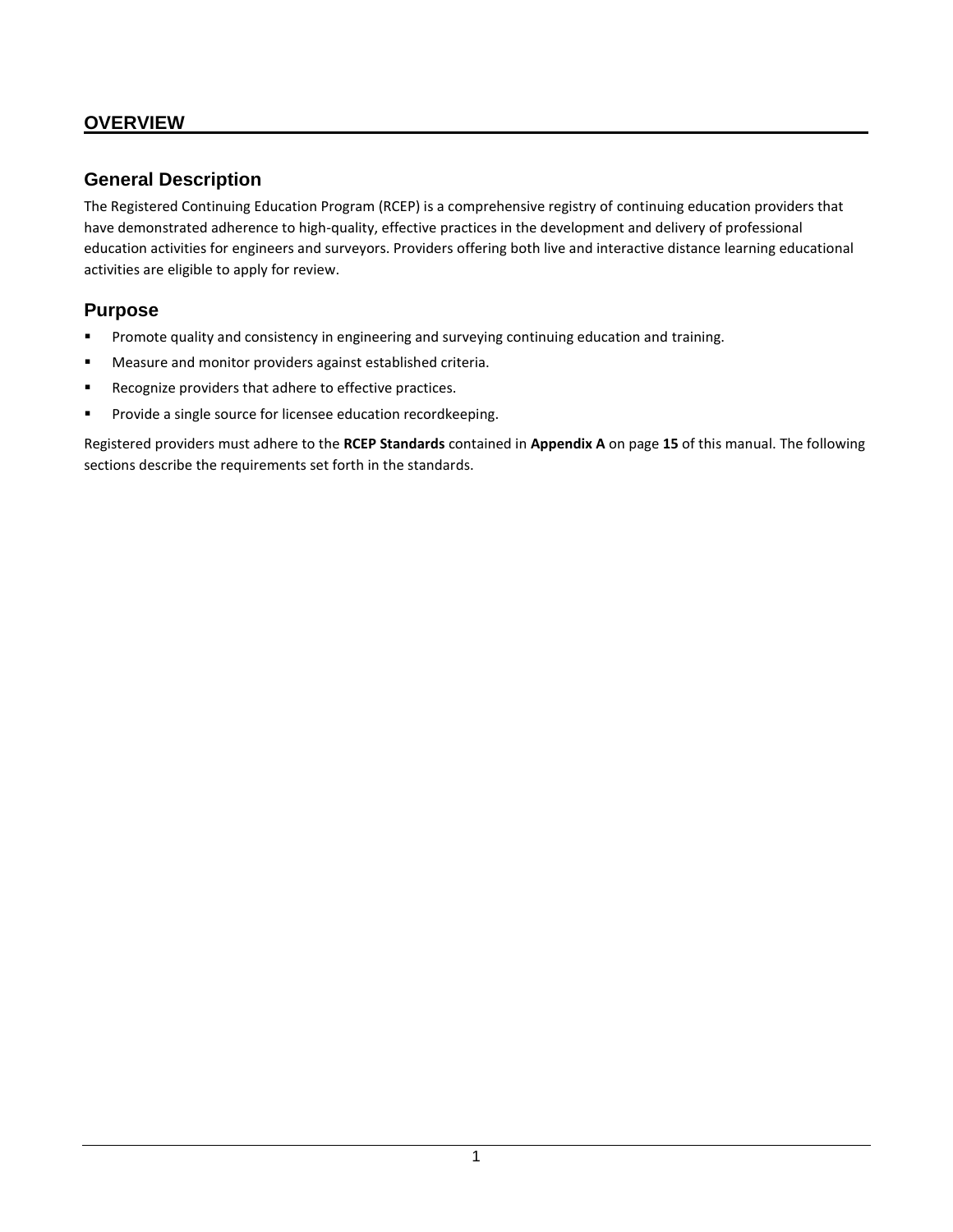# <span id="page-4-0"></span>**PROVIDER CATEGORY**

Providers are categorized according to the following criteria:

- **National:** A provider that offers educational activities in more than one geographic region as defined by the U.S. Census Bureau, nationally and/or a provider that offers distance education programs
- **Regional:** A provider that offers educational activities in one geographic region as defined by the U.S. Census Bureau (**Northeast** = CT, ME, MA, NH, RI, VT, NJ, NY & PA; **Midwest** = IN, IL, MI, OH, WI, IA, KS, MN, MO, NE, ND & SD; **South** = DE, DC, FL, GA, MD, NC, SC, VA, WV, AL, KY, MS, TN, AR, LA, OK & TX; **West** = AZ, CO, ID, NM, MT, UT, NV, WY, AK, CA, HI, OR & WA)
- **Professional organization:** A nonprofit organization or government agency that offers educational activities or distance learning programs
- **Academic institution:** Academic institutions with EAC/ABET-accredited programs
- **Firm:** A provider that only offers educational activities to its own employees
- **ACEC state member organization**

#### <span id="page-4-1"></span>**Fee Structure**

| <b>Provider Type</b>           | <b>Provider Annual Fee</b> |
|--------------------------------|----------------------------|
| National                       | \$1,500                    |
| Regional                       | \$800                      |
| Professional organization      | \$600                      |
| Academic institution           | \$600                      |
| Firm                           | \$300                      |
| ACEC state member organization | per agreement              |

The application fee of \$150 will be applied to the first year's annual fee if the provider is accepted.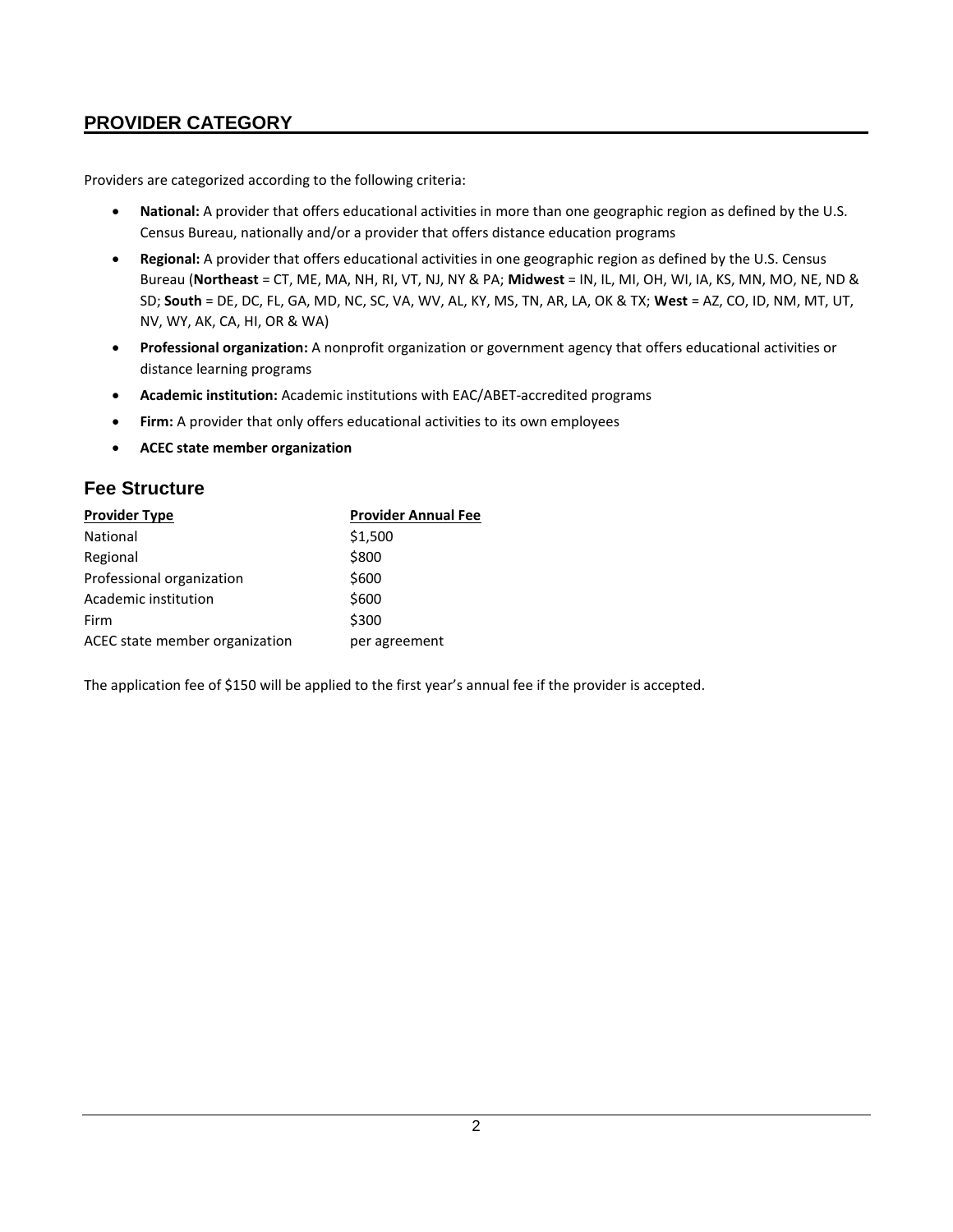# <span id="page-5-0"></span>**EDUCATIONAL ACTIVITY REQUIREMENTS**

# <span id="page-5-1"></span>**Delivery Methods**

Only providers of educational activities that meet one of the following delivery methods are considered:

- 1. **Live onsite or live online courses (Synchronous)**: **Seminars, technical training sessions, or formal educational course activities**
- 2. **Distance learning online courses (Synchronous and Asynchronous): Seminars and technical training course activities**

The policies and procedures for evaluating distance educational activities were modified from and reflect those published by the International Association for Continuing Education and Training (IACET) and the AIA Continuing Education Systems (CES).

**Synchronous programs** are those in which the presenter and participants are engaging in the learning activity at the same time. In the RCEP system, synchronous live programs are classified as **scheduled activities**.

**Asynchronous programs** are those in which the presenter and participants are separated by time and are not engaging in the learning activity at the same time. All distance learning course activities must provide for interaction between the participants and the presenter. The interaction can be accomplished through a variety of means, such as Web conference, teleconference, video conference, e-mail, or Weblog. In the RCEP system, asynchronous distance learning programs are classified as **on-demand activities**.

Providers that offer only non-interactive traditional correspondence courses are **not** eligible for the registry.

#### <span id="page-5-2"></span>**Activity Content Areas**

All educational activities shall be classified into one of the following three categories:

**Health, Safety, and Welfare Including Core Technical** 

Any content that is directly applicable to the design, operation, application, or maintenance of engineered systems, products, buildings, or structures. This area includes all technical topics related to the protection of the health, safety, and welfare of the public.

**Business Practices** 

Any content associated with legal, contractual, and financial practices as they relate to professional practice. *Please note that some jurisdictions do not accept educational activities in this area or have limitations as to the content.* 

▪ **Ethics**

Any content related to the ethical obligations of professional practice and the required knowledge to form a solid ethical framework for sound decision-making. *Please note that some jurisdictions do not accept educational activities in this area or have limitations as to the content.*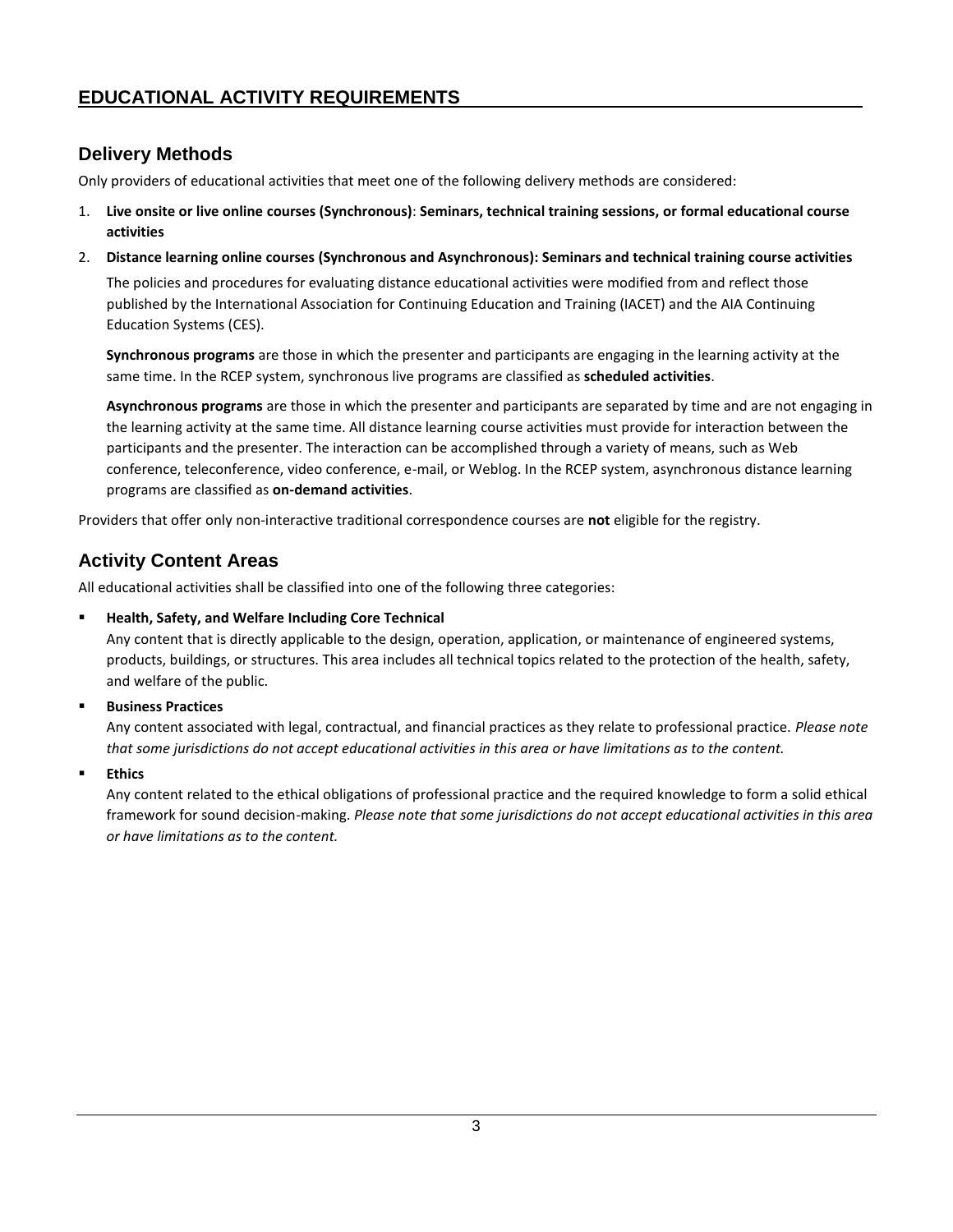# <span id="page-6-0"></span>**EDUCATIONAL ACTIVITY REQUIREMENTS**

#### **For educational activities to meet RCEP requirements, they must:**

- Have a clear purpose statement/course description with stated and relevant learning objectives.
- Be current, technically accurate, and effectively designed. Presentations should show most recent revision date.
- Be developed by individuals qualified in the subject matter and instructional design.
- Be delivered by individuals qualified in the subject matter and instructional methods.
- Be unbiased. Activities may not promote or market a particular company's products or services during the training portion of the educational content.
- Not contain any proprietary information, including company/product names, logos, or reference numbers in the activity's presentation materials (such as slides, handouts, or samples) used during the training portion of the educational content. Only the first and last slides of a presentation/handout may contain a company's name and logo.
- Include the required **RCEP Quality Assurance** slides as defined in **Appendix C**. Required RCEP Quality Assurance slides can be downloaded from the RCEP website at [RCEP.net](https://www.rcep.net/) at the Education Provider's tab
- Be reviewed periodically and updated as necessary. No educational content shall be offered without revision longer than two years from initial offering.
- Include and display the activity's development date or content revision date on either the activity's Outline, Agenda, or the appropriate RCEP Quality Assurance slide (Copyright, Purpose/Learning Objectives, Questions).
- Be a minimum of 60 minutes (1 hour) of instruction or presentation which is equivalent to 1 Professional Development Hour (PDH).
- Be advertised as offered by a registered provider of RCEP. The RCEP does not accredit or certify individual activities or presenters, so, providers should not use the terms "accredit" or "certify" when referring to educational activities.
- Have an assessment mechanism if offered on-demand, as detailed in the **Administrative Requirements** section.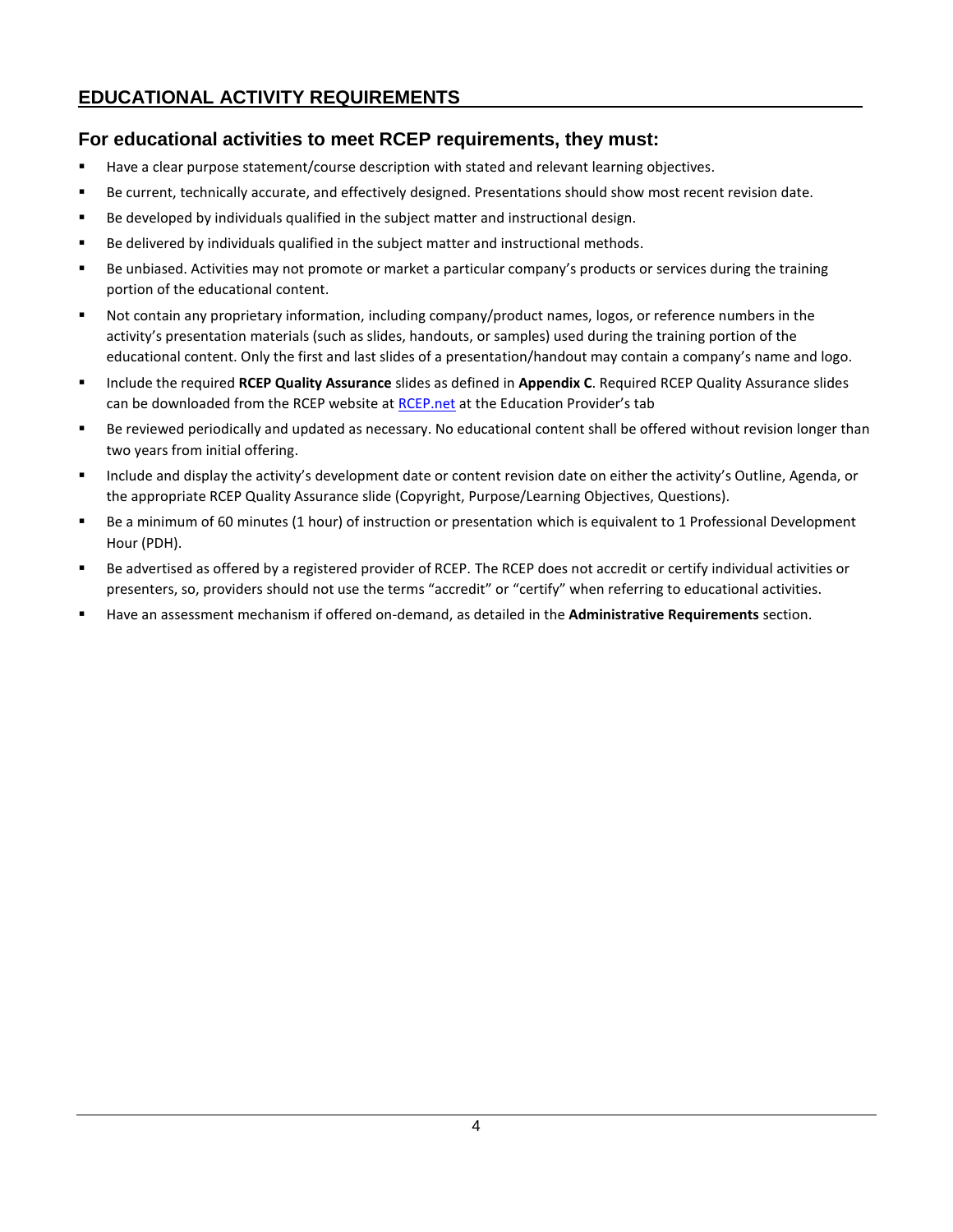# **EDUCATIONAL ACTIVITY REQUIREMENTS**

#### <span id="page-7-0"></span>**Explanation of Purpose and Learning Objective statements:**

Most purpose statements/course descriptions are included in a marketing brochure and in the material submitted for review by a professional association. It is usually a broad statement made in one or two sentences, such as, "The purpose of this program is to help the course participant *gain a better understanding* of the choices available in roofing materials." However, these terms cannot be measured.

The purpose statement/course description needs to be translated into measurable terms for learning objectives by detailing what is to be discussed during the course activity. "*Gain a better understanding*" needs to be converted into action verbs. Providers have to be able to measure the course objective to know if the course content accomplished it. In the evaluation, participants must be asked how well they can accomplish the learning objectives, and the provider must list each learning objective.

The question at the end of a learning program is always, "How do you know the participants learned?

- By using the term "explain" or "describe," participants can prove that they comprehend the information presented during the course activity.
- By using the term "select" or "apply," participants can prove that they can apply the information they learned.
- By using the term "compare" or "categorize," participants can show that they can analyze information from the seminar.

Program Learning Objectives are written in the following format:

At the end of this presentation, participants will be able to:

- Explain the issues in sustainability of roofing materials
- Describe the process of installing a sustainable roof
- Select roofing materials that promote sustainability
- Categorize which roofing materials are most sustainable
- Compare energy consumption of buildings with different roofing materials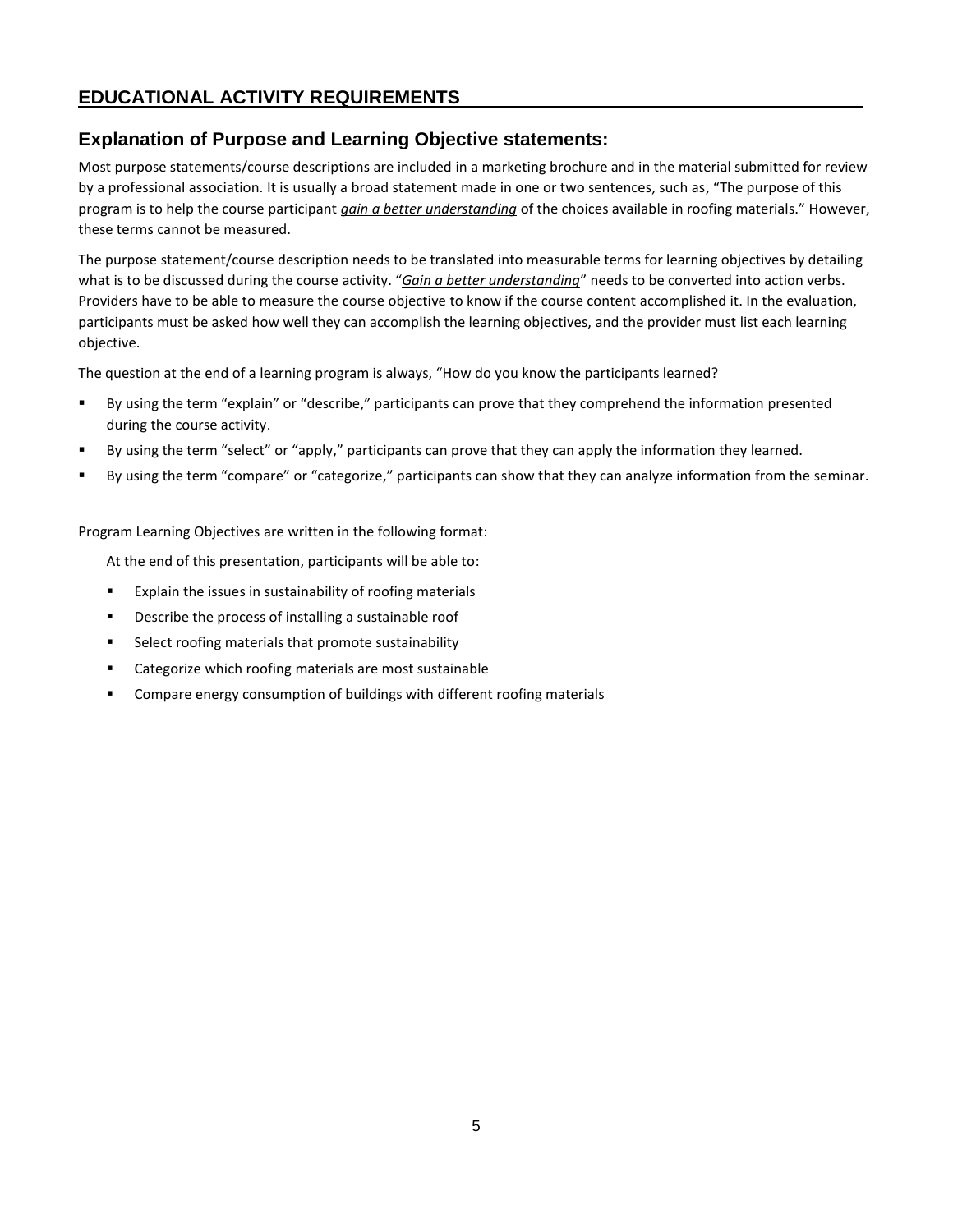# <span id="page-8-0"></span>**EDUCATIONAL ACTIVITY DELIVERY REQUIREMENTS**

#### <span id="page-8-1"></span>**RCEP Presentation Statement**

The following statement **must be included at the beginning of all RCEP activities** and displayed on the first required RCEP Quality Assurance slide:

"[Provider Name] has met the standards and requirements of the Registered Continuing Education Program. Credit earned on completion of this program will be reported t[o RCEP.net.](https://www.rcep.net/) Certificates of Completion will be issued to all participants via the [RCEP.net](https://www.rcep.net/) online system. As such, it does not include content that may be deemed or construed to be an approval or endorsement by the RCEP".

# <span id="page-8-2"></span>**Company/Product Identification**

Company, organization, product (trademarks, patents, etc.), and service information shall not be displayed on any materials or discussed during the PDH credit earning portion of any RCEP qualified course activity.

Proprietary graphics may be displayed on the first and last slides of a visual presentation and on the front or back page of workbooks, handouts, and other printed materials.

#### <span id="page-8-3"></span>**Approved Promotional Statement**

The following is the only approved RCEP promotional statement for use when including RCEP in marketing materials. A sample of an RCEP approved promotional piece can be found in **Appendix B** on pag[e 18](#page-20-1) of this document.

"[INSERT Provider Name] has met the standards and requirements of the Registered Continuing Education Program. Credit earned on completion of this program will be reported t[o RCEP.net.](https://www.rcep.net/) Certificates of Completion will be issued to all participants via th[e RCEP.net](https://www.rcep.net/) online system. Complaints regarding RCEP registered providers may be addressed to RCEP at 1015 15<sup>th</sup> Street, NW, 8<sup>th</sup> Fl., Washington, DC, 20005. Website[: RCEP.net.](https://www.rcep.net/)"

# <span id="page-8-4"></span>**Use of RCEP Logo**

The RCEP logo and Registered Provider Imprimatur are available for download in JPEG format at [RCEP.net](https://www.rcep.net/) under the Education Provider tab. They are for use only by currently approved registered providers and are limited to identifying providers as being registered with RCEP. For higher resolution files, please contact the RCEP administrator.



*RCEP.net for Engineers, Surveyors and A/E/C Professionals*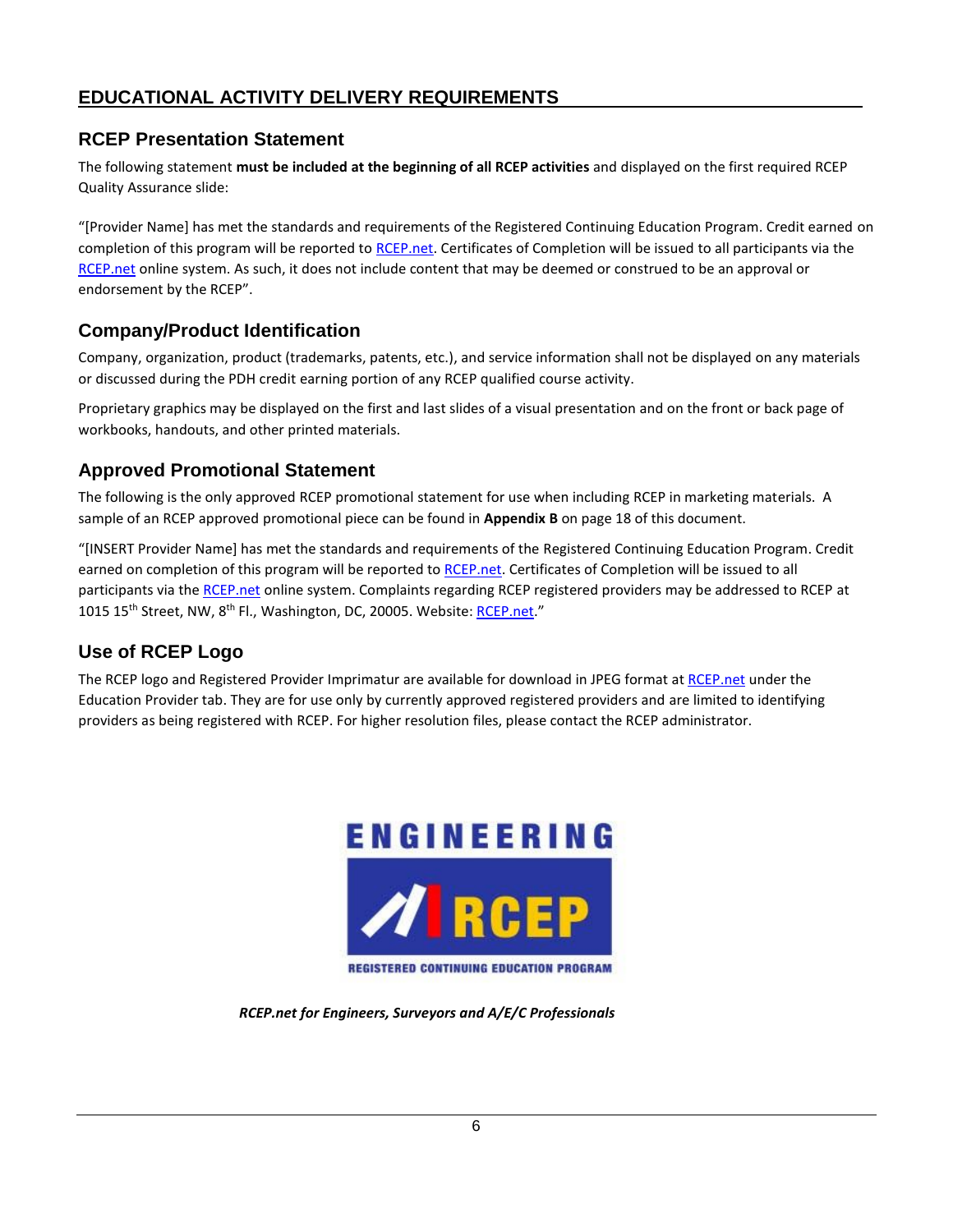# <span id="page-9-0"></span>**Advertising**

RCEP registers and approves providers, not individual educational activities or presenters. The terms "certify" and "accredit" may not be used interchangeably with the term "register" when referring to providers offering educational activities. Promotional materials must accurately state the activity length, available PDH credit, cost, and refund policy. All marketing practices must reflect the high standards of RCEP.

# <span id="page-9-1"></span>**Presenter Quality Commitment Agreement**

In an effort to maintain the quality of educational activities and to further the qualifications and reputation of presenters, RCEP requires that all presenters sign the **Presenter Quality Commitment Agreement** found in **Appendix F** on page 22 of this Provider Manual. The provider's primary point of contact must retain copies of the Presenter Quality Commitment Agreements for **six years**.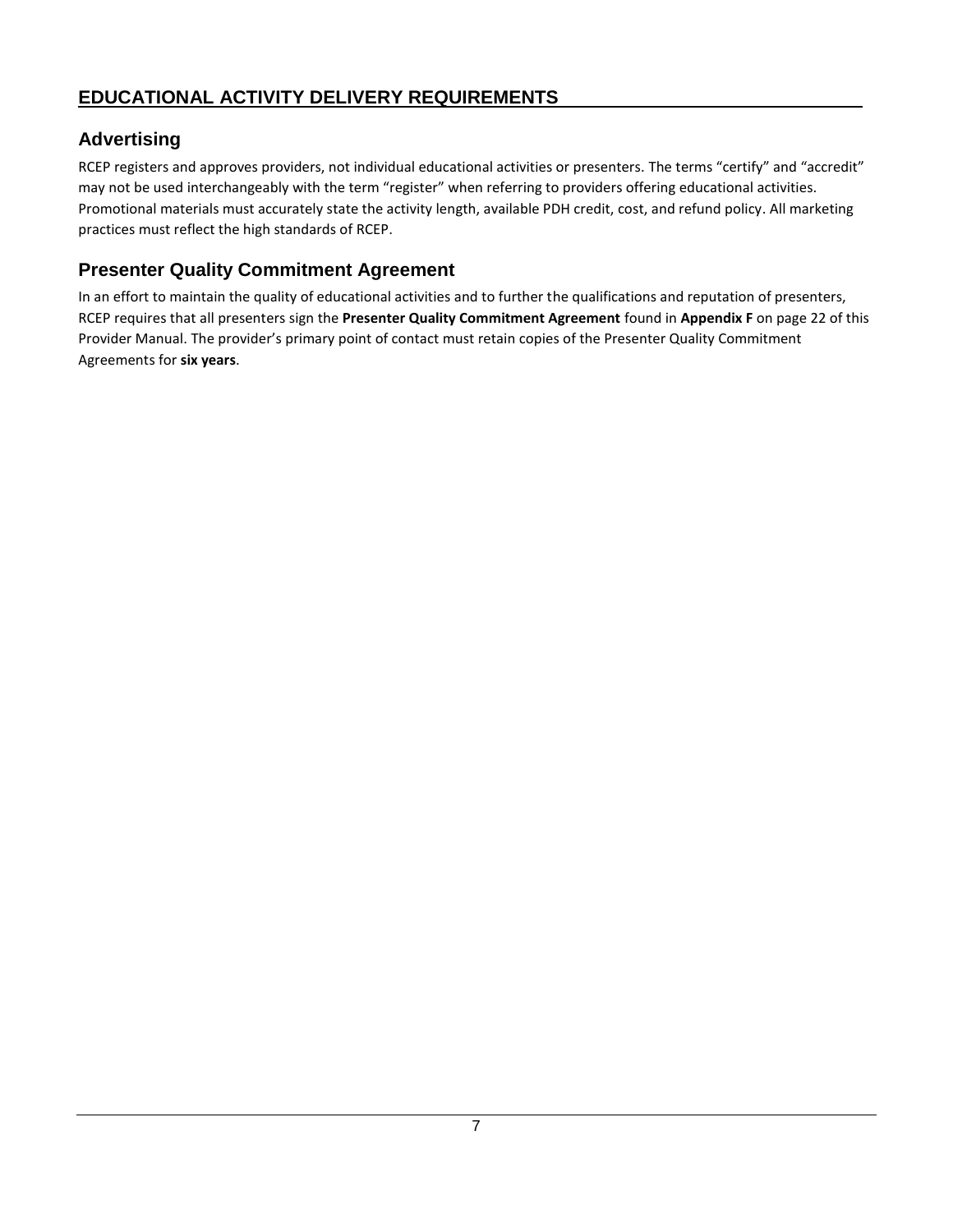#### <span id="page-10-0"></span>**ADMINISTRATIVE REQUIREMENTS**

#### <span id="page-10-1"></span>**Initial Application Process**

A **Flow Chart** detailing the initial application process can be found in **Appendix D** on page 20 of this Provider Manual.

#### <span id="page-10-2"></span>**Filing Applications**

Providers shall complete the online application a[t RCEP.net.](https://www.rcep.net/) The application may be completed in stages. All initial applications must be completed within **30 days** of the start date.

In addition to the online application, providers must also submit the following:

- Required supplemental documents; (see **Appendix G** on page 23)
- A nonrefundable application fee of \$150.00 by check, made payable to RCEP;
- A signed Presenter Quality Commitment Agreement (see **Appendix F** on page 22)
- A signed Provider Agreement (see **Appendix E** on page 21); and

See **Appendix G** on pag[e 23](#page-25-1) of this Provider Manual for a detailed list of documents required for submission. Supplemental materials may be provided electronically by email, flash drive, or CD and sent with the application fee and signed Provider Agreement to:

RCEP, 1015 15<sup>th</sup> Street, NW - 8<sup>th</sup> Floor, Washington, DC 20005.

Supplemental documents, check, and Provider Agreement must be received by the RCEP Administrator within **15 business days** of completing the initial online application.

#### <span id="page-10-3"></span>**Presenter Quality Commitment Agreement**

In an effort to maintain the quality of educational activities and to further the qualifications and reputation of presenters, RCEP requires that all presenters sign the **Presenter Quality Commitment Agreement** found in **Appendix F** on page 22 of this Provider Manual. The provider's primary point of contact must retain copies of the Presenter Quality Commitment Agreements for **six years**.

#### <span id="page-10-4"></span>**Provider Agreement**

RCEP approved providers are responsible for maintaining compliance with all RCEP provider, administrative, marketing, and standards requirements contained in this RCEP Provider Manual. RCEP approved providers must fulfill all the terms set forth in the **Provider Agreement**, **Appendix E**.

#### <span id="page-10-5"></span>**Application Review**

Once the RCEP application, supplemental documents, application fee, and Provider Agreement are received, they will be reviewed to determine whether the provider meets RCEP requirements as defined in the standards (see **Appendix A**).

Please allow **30 days** for the review process to be completed.

#### <span id="page-10-6"></span>**Review Outcomes**

- **If submitted materials meet RCEP standards and requirements**, the provider will be informed of approval and given access to th[e RCEP.net](https://www.rcep.net/) system for educational activity listings and attendance records. At this time, the provider will also be invoiced the balance due for the  $1<sup>st</sup>$  year's approval period.
- **If submitted materials do not meet RCEP standards and requirements**, the provider will be informed of deficiencies. The provider will be given **30 days** to correct the specified deficiencies and resubmit revised materials. A provider that fails to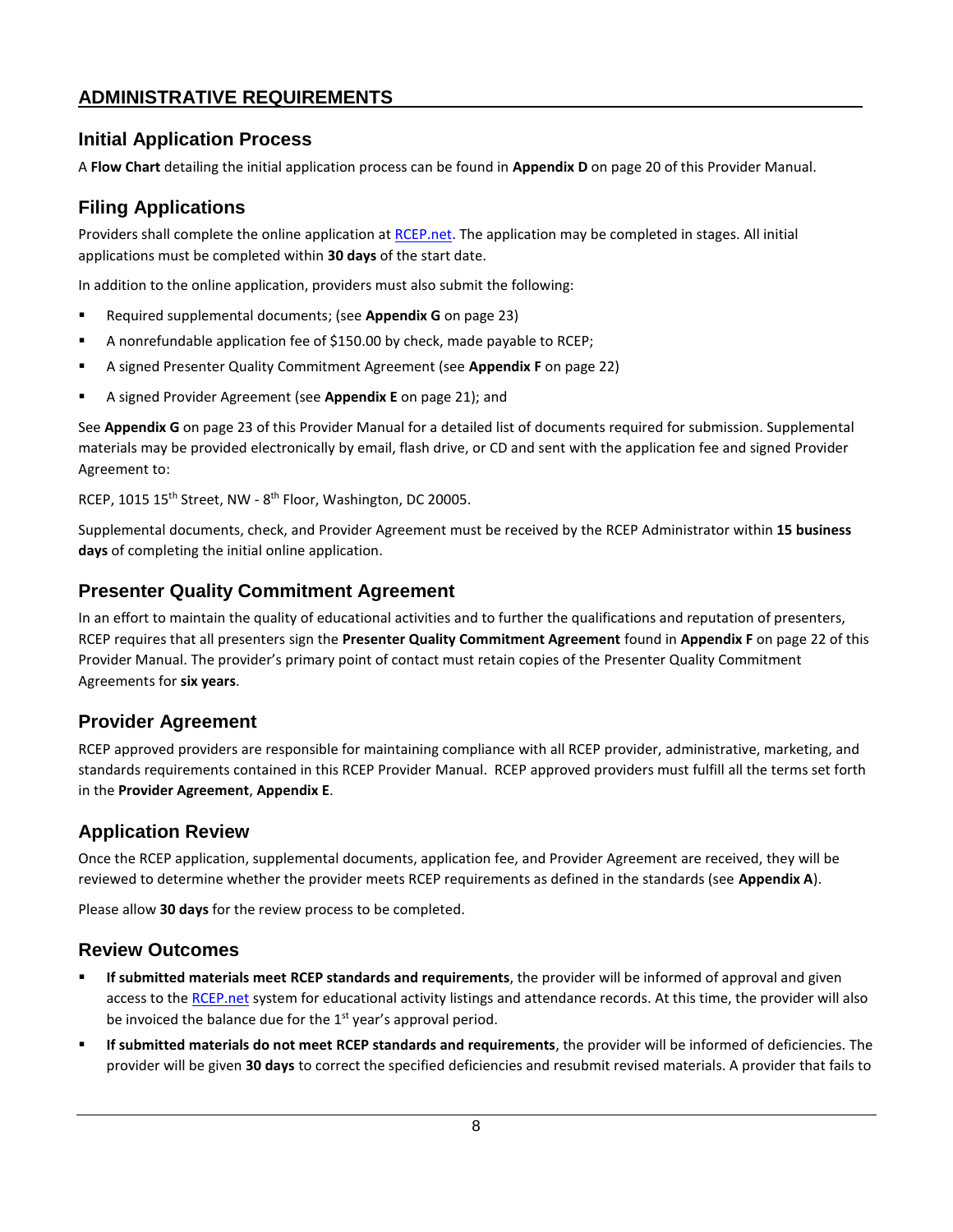meet this deadline will be denied, will forfeit the application fee, and will be required to restart the initial application process. Denied providers may reapply after a waiting period of three months.

▪ **If submitted materials include deficiencies** that cannot reasonably be corrected within a **30-day period**, the provider will be informed of denial to the registry. Denied providers may reapply after a waiting period of **three months**. Immediate reapplication by a denied provider or its affiliated subsidiaries under a new name but with the same principals and/or owners is not permitted.

## <span id="page-11-0"></span>**RCEP.Net System Access and Activities**

Providers will gain full access to the [RCEP.net](https://www.rcep.net/) online system at the time of acceptance to the program. Required activities through this system include listing educational activities, updating point-of-contact information, and recording participant attendance records. Providers should list educational activities t[o RCEP.net](https://www.rcep.net/) (in advance of the event) as well as record attendance records after completion of the educational activities. Attendance records must be recorded in the RCEP System within **30 days** after the educational activities completion date.

#### <span id="page-11-1"></span>**Educational Activity Listing on Master Calendar**

Once approved, providers are required to list educational activities in RCEP.net. Providers may choose not to publish an activity on the RCEP Master Calendar, but all courses should still be listed. Courses that are listed but not published on the Master Calendar will not be subject to course listing fees. All providers may publish up to 100 activities on the RCEP Master Calendar each year at no cost. Subsequent listings are subject to a listing fee that is billed separately from registered provider fees. The fees for publishing courses are as follows:

1-100 course listings Theorem 2012 and the line of the line of the line of the line of the line of the line of the line of the line of the line of the line of the line of the line of the line of the line of the line of the Each additional block of 100 course listings \$100/block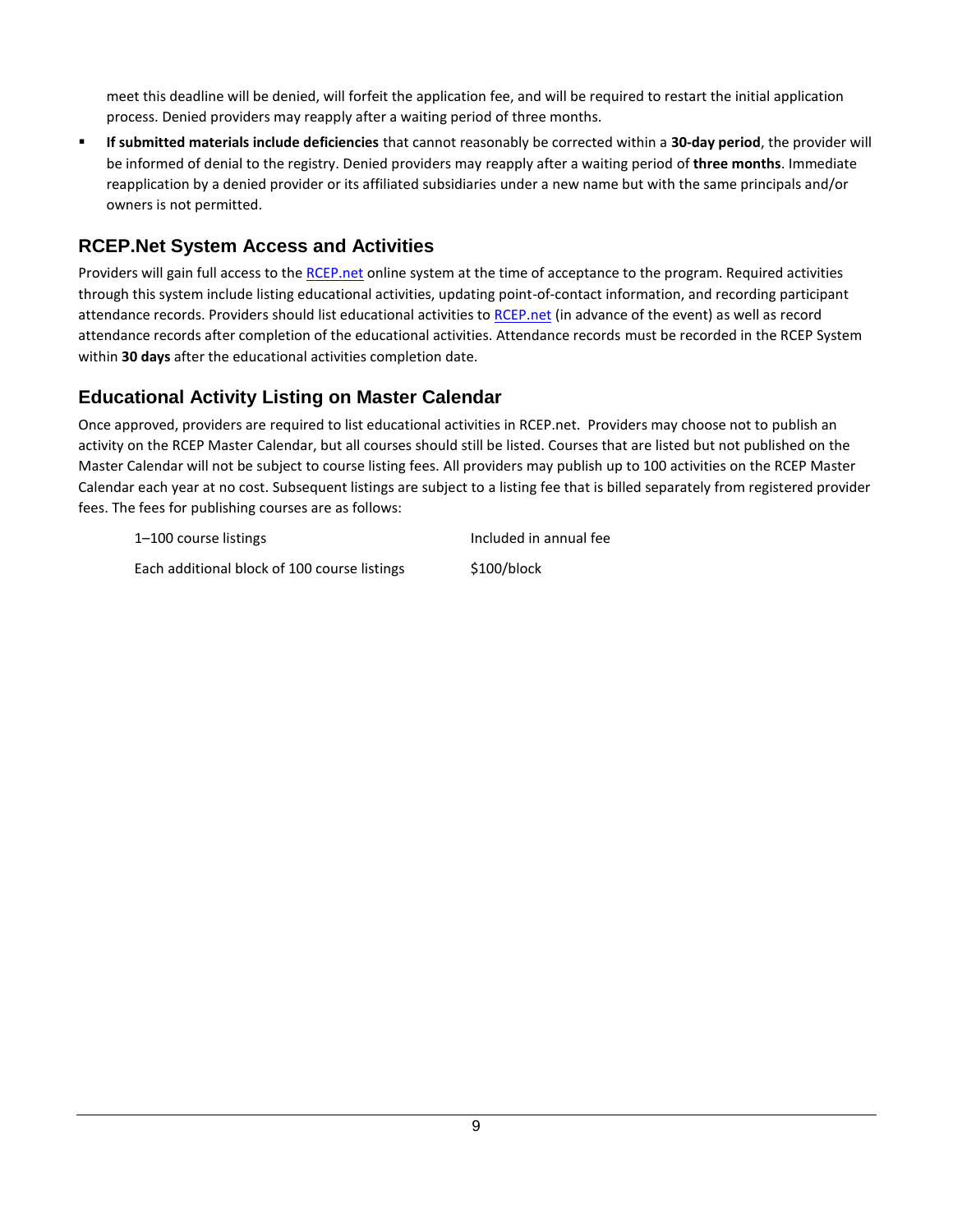# **ADMINISTRATIVE REQUIREMENTS**

#### <span id="page-12-0"></span>**Renewal and Reapplication Process**

The **Flow Chart** detailing the initial and renewal process are in **Appendix D** on page 20 of this Provider Manual.

#### **Provider Renewal (Annually)**

Providers are approved for a 3 year period. To maintain approved provider status during the 3 year approval period, the provider is required to renew annually. An invoice in the amount consistent with the provider's type will be automatically generated in the RCEP System two months before the renewal deadline date, then emailed to the provider's designated Billing Contact. The renewal deadline date is the anniversary date of the provider's initial acceptance into the registry. Failure to complete the annual renewal process will result in the provider's removal from the registry.

# **Provider Reapplication (Triennially)**

Providers are required to reapply and have different course material reviewed every 36 months (or three years) from the anniversary date of acceptance into the registry. At the time of reapplication, providers must update the online renewal application, provide new supplemental documents for review and approval, pay by check the nonrefundable application fee of \$150.00, and send a newly signed and dated **Provider Agreement** (see **Appendix E**). A complete reapplication package must be received by the RCEP Administrator within **15 business days** of updating the online application. Supplemental documents should differ from materials submitted for the initial application. Please allow a total of **30 days** for the review of reapplication documents. See **Appendix G** for a detailed list of supplemental documents required for reapplication.

# **Fee Structure**

| <b>Provider Type</b>           | <b>Provider Annual Fee</b> |
|--------------------------------|----------------------------|
| National                       | \$1,500                    |
| Regional                       | \$800                      |
| Professional organization      | \$600                      |
| Academic institution           | \$600                      |
| Firm                           | \$300                      |
| ACEC state member organization | per agreement              |

Failure to complete the reapplication process will result in the provider's removal from the registry. Once removed from the registry, a provider must restart the initial application process after a **three-month** waiting period.

For information regarding the review process and acceptance/denial at the time of renewal, see the **Application Review and Review Outcomes** sections on page 8.

Providers that do not consistently report activities and attendance to the [RCEP.net](https://www.rcep.net/) online system may not be renewed. To remain a Registered Continuing Education Provider in good standing, a provider must continuously record activities and attendance records (PDHs) in the [RCEP.net](https://www.rcep.net/) online system.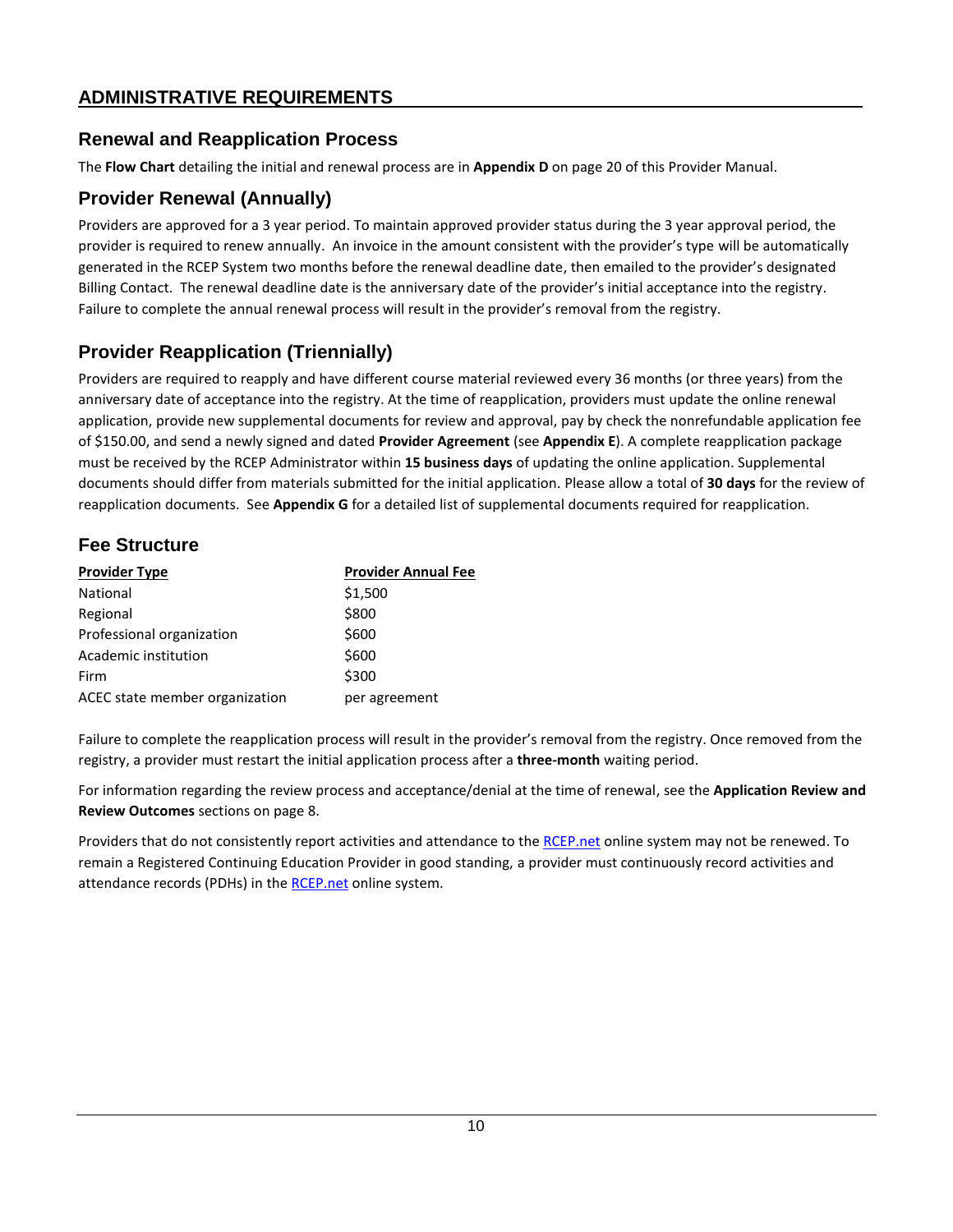## **The point of contact is responsible for:**

- Ensuring all RCEP standards and requirements are met.
- Being the liaison between RCEP and the provider organization by serving as the first line of communication. Should the primary point of contact be unavailable, the secondary point of contact will assume the RCEP administrative role and the accompanying responsibilities for the provider organization.
- Handling inquiries from educational activity registrants and participants.
- Paying provider's fees upon receipt of RCEP invoices.
- Assigning a "primary" and a "secondary" point of contact. Points of contact for educational activity registrants and billing purposes may be the same or different than the designated RCEP primary and secondary contacts.
- Establishing and maintaining a standard operating procedure for administering the program.
- Ensuring the accuracy of all educational activity listings.
- **E** Obtaining a signed Presenter Quality Commitment Agreement (**Appendix F**) from all educational activity presenters.
- Recording attendance a[t RCEP.net](https://www.rcep.net/) no later than 30 days after the approved activity is concluded. [RCEP.net](https://www.rcep.net/) will then automatically generate a certificate of completion, in the standardized format, for deposit into each attendee's RCEP subscriber account. The attendee may download the certificate of completion at any time.
- Retaining all documents related to educational activities for at least **six years** (see details in **Records Retention** section on page [12\)](#page-14-0).
- Renewing provider status annually and reapplying every 3 years.
- Transferring RCEP point-of-contact responsibilities in the event of a position or job change.

#### <span id="page-13-0"></span>**Evaluations and Assessments**

Activity evaluations must be collected from all participants and presenters. The primary point of contact must retain results of these evaluations for a period of **six years**. Providers should have a formal process for the review of evaluations to improve the effectiveness of activities.

Each educational activity must be evaluated with an appropriate mechanism to measure whether learning objectives were met. Evaluations should determine whether:

- Learning objectives were met
- **•** Program materials were accurate, were relevant, and contributed to learning
- **■** Time allotted to the learning section of the educational activity was effective
- Presenters were effective
- Facilities/technology were appropriate
- Handouts or advance materials were satisfactory
- Audio/visual materials were effective

A **Sample Evaluation** with (**Required**) evaluation questions can be found in **Appendix H** on pag[e 24](#page-26-1) of this document.

All asynchronous distance learning educational activities must also have an end-of-activity assessment. The assessment must be in the form of an objectively based examination with at least five questions from every contact hour of instruction. A minimum passing score of 70 percent is required to receive full credit for the activity.

The provider should periodically review all evaluations and assessments to measure the activity's effectiveness. The results must be kept on file with the provider for a six-year period.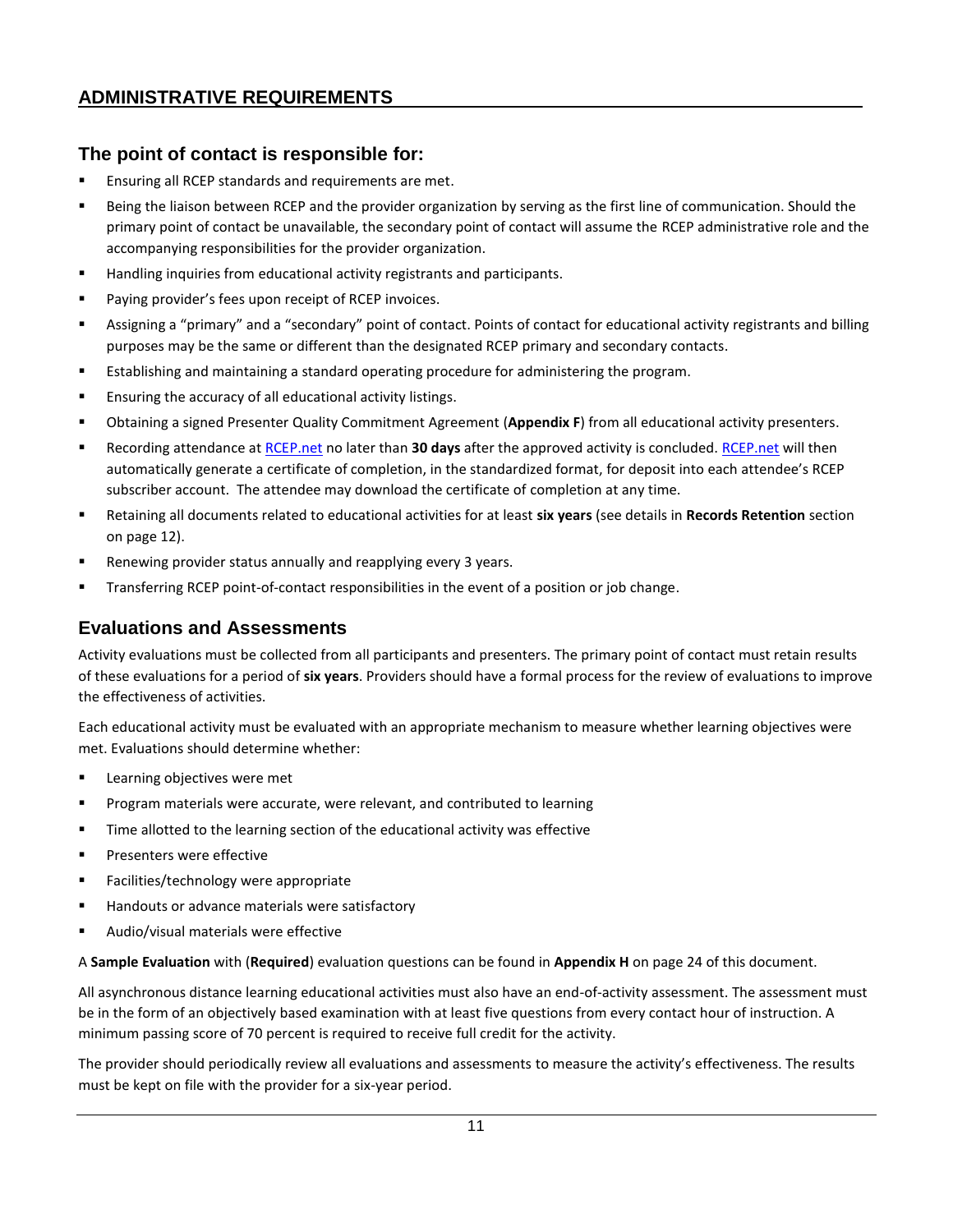# **Self-paced Asynchronous Distance Educational Activities**

Asynchronous distance educational activities that are self-paced or without a timing element are required to be pilot-tested by at least 3 professionals in order to calculate the number of PDHs granted. The number of PDHs granted for completion of the activity should be the average time taken by the sample group of professionals. These professionals must sign affidavits stating the length of time it took to complete the activity. The affidavits and other activity documents must be kept on file with the provider for a **six-year** period.

#### <span id="page-14-0"></span>**Records Retention: Activities and Attendance**

The provider is responsible for listing activities (educational offerings) and recording attendance (PDHs) to [RCEP.net](https://www.rcep.net/) on a regular basis. Activities that are open to the public should be listed to [RCEP.net](https://www.rcep.net/) and published to the RCEP Master Calendar in advance of the activity offering. In addition, providers must record attendance to [RCEP.net](https://www.rcep.net/) within **30 days** of completion of the activity.

#### <span id="page-14-1"></span>**Activity Requirements for RCEP.net**

Activities or course offerings should be listed in [RCEP.net](https://www.rcep.net/) and, if applicable, published in the RCEP Master Calendar prior to the date of the scheduled event. Any activities that are on-demand and thus not a scheduled activity should be listed in [RCEP.net](https://www.rcep.net/) and, if applicable, published on the Master Calendar as they become available.

To list an activity t[o RCEP.net,](https://www.rcep.net/) the following pieces of information must be compiled for each activity:

- Activity title
- Activity description
- Number of PDHs awarded for completion of the activity
- Instructor name(s), company
- Activity type (COL = College Level Course; CEC = Continuing Education Course; COR = Short Course/Tutorial)
- Delivery method (CLA = Classroom Instruction; CON = Conference/Convention; LIV = E-Learning Live; DEM = On Demand Learning/Self Study)
- Content area (HSW = Technical, Health, and Safety; E = Ethics; BP = Business Practices; JS = Jurisdiction Specific; OTH = Other)
- Profession (A = Architecture; E = Engineering; S = Surveying; O = Other)
- Start date (scheduled activities only)
- End date (scheduled activities only)
- Venue address, including street address, city, state, zip code, and country
- For help or guidance with reporting activities to [RCEP.net,](https://www.rcep.net/) contact ACEC at rcep@acec.org.

A certificate of completion must be issued to all participants for each activity completed. [RCEP.net](https://www.rcep.net/) automatically generates certificates of completion for each attendee when attendance is recorded (PDHs are issued) i[n RCEP.net.](https://www.rcep.net/)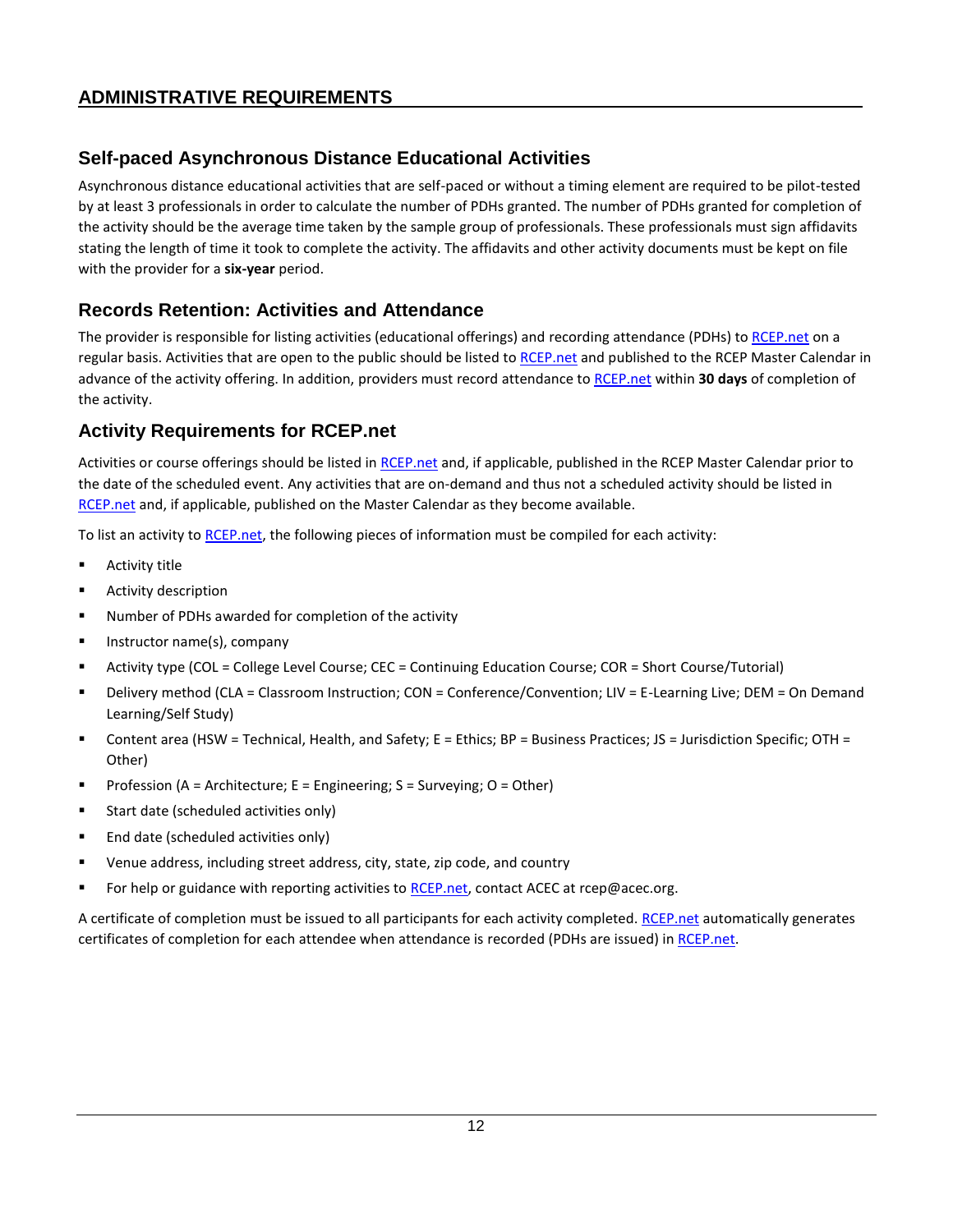# <span id="page-15-0"></span>**Attendee Information Requirements for RCEP.net**

The provider must inform participants that attendance records will be recorded to the Registered Continuing Education Program at [RCEP.net.](https://www.rcep.net/) Attendance must be recorded to [RCEP.net](https://www.rcep.net/) for each activity participant in order to issue the earned PDH Certificate. To record attendance in [RCEP.net,](https://www.rcep.net/) providers must collect the following information from participants:

- E-mail address (this is the subscriber's username in the system)
- First name
- Last name
- Mailing address/P.O. Box
- City
- **State**
- Zip code
- **Country**
- **•** Primary license number (optional)
- Primary state of licensure (optional)

Once attendance is recorded, a certificate of completion is automatically generated in the system for each participant then deposited into their RCEP Subscriber Account. Each participant will receive an email confirmation immediately after the certificate of completion has been deposited. (Note: If the participant is new t[o RCEP.net,](https://www.rcep.net/) a free and basic subscriber account is created for that participant and the certificate is deposited into their subscriber account. Attendees that already have an RCEP subscriber account will simply receive the additional attendance record/PDHs Certificate deposited into their RCEP subscriber account.

Participants may download their certificate of completion if they wish to print it and if not, the certificate will remain stored in their subscriber account if they wish to access it at a later date.

Attendance should be recorded within **30 days** of the activity's completion date. Providers must log into [RCEP.net,](https://www.rcep.net/) find the activity for which attendance is being recorded, and click on the "Manage Attendance" tab to either enter each participant individually or import a list of participants.

Questions about how to list activities and record attendance in [RCEP.net](https://www.rcep.net/) may be directed to [rcep@acec.org.](mailto:rcep@acec.org)

#### **Retention**

A provider must also retain records for a minimum of **six years**. At a minimum, records must contain the following information:

- Educational activity outline/materials
- Records of participation (maintained withi[n RCEP.net\)](https://www.rcep.net/)
- Date/period educational activity was available for participation
- Location(s)
- Number of credits earned by participants (maintained withi[n RCEP.net\)](https://www.rcep.net/)
- Results of evaluation mechanism and examinations
- Presenters and educational activity authors and their credentials
- Signed presenter agreement form
- At least three signed affidavits from participants used to calculate PDH value (for on-demand education activities)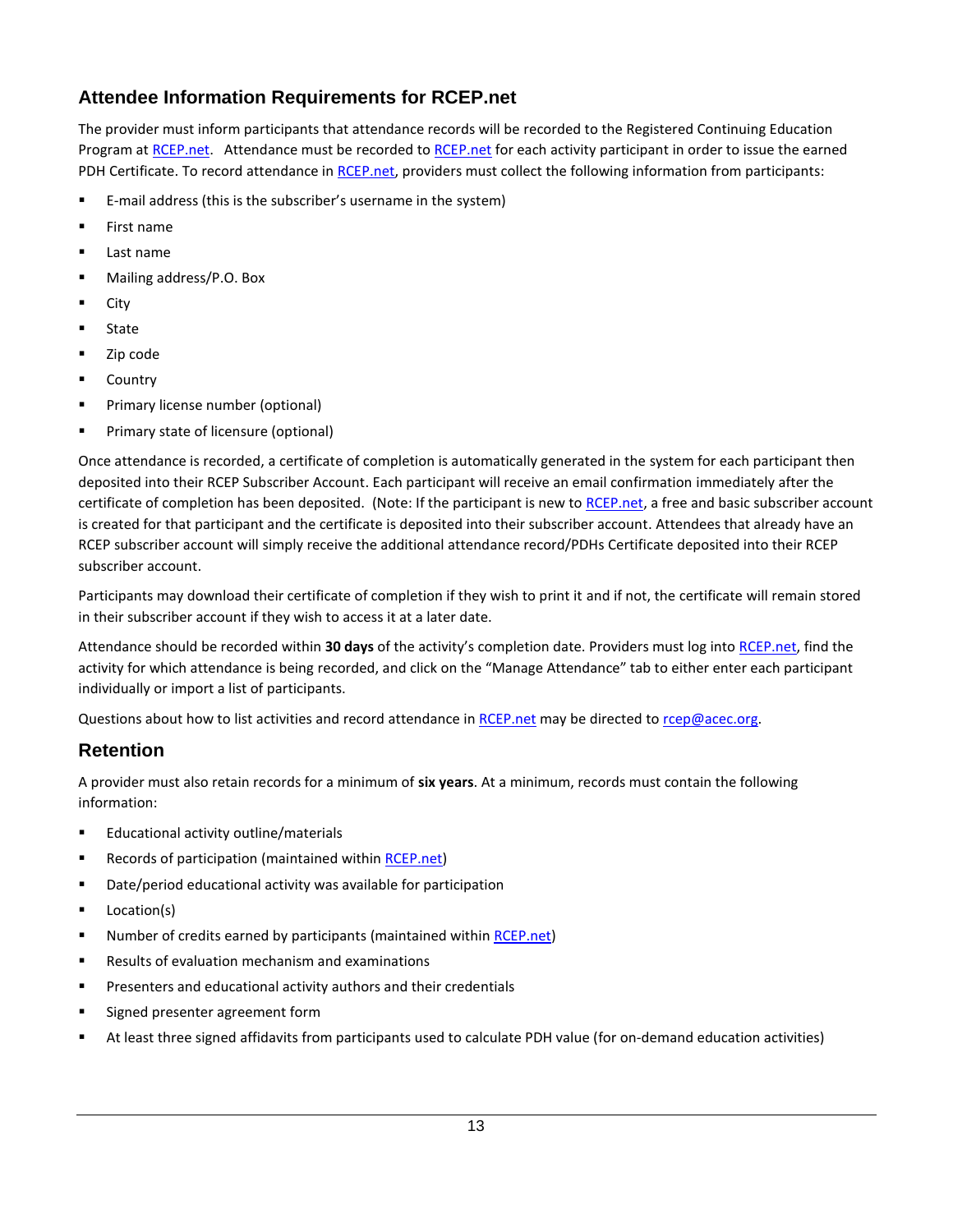# <span id="page-16-0"></span>**Audit and Complaints Program**

All providers and educational activity materials are subject to periodic audits. Audits may be performed following any written complaint forwarded to the RCEP Director. Periodic audits will be random and may involve educational activity material review, site visits, and anonymous review of an educational activity and/or activity participant surveys.

Providers are required to list educational activities prior to the activity start date and record attendance within **30 days** of the activity completion date in th[e RCEP.net](https://www.rcep.net/) online system. This will be subject to regular audits by RCEP administrators and may affect the provider's approval status.

Providers are required to provide any requested educational activity materials in support of audit functions within **30 days** of request.

Providers are required to respond to audit findings and provide evidence of corrective action. Responses shall identify root cause, corrective actions, and a long-term plan to prevent recurrence, and are required within **30 days** of receipt of findings. All corrective actions must be implemented within **60 days**. Providers failing to correct findings to the satisfaction of the RCEP Director will be removed from the registry. If removed from the registry as a result of audit or complaint finding, providers will be required to reapply to the program for reinstatement through the initial application process.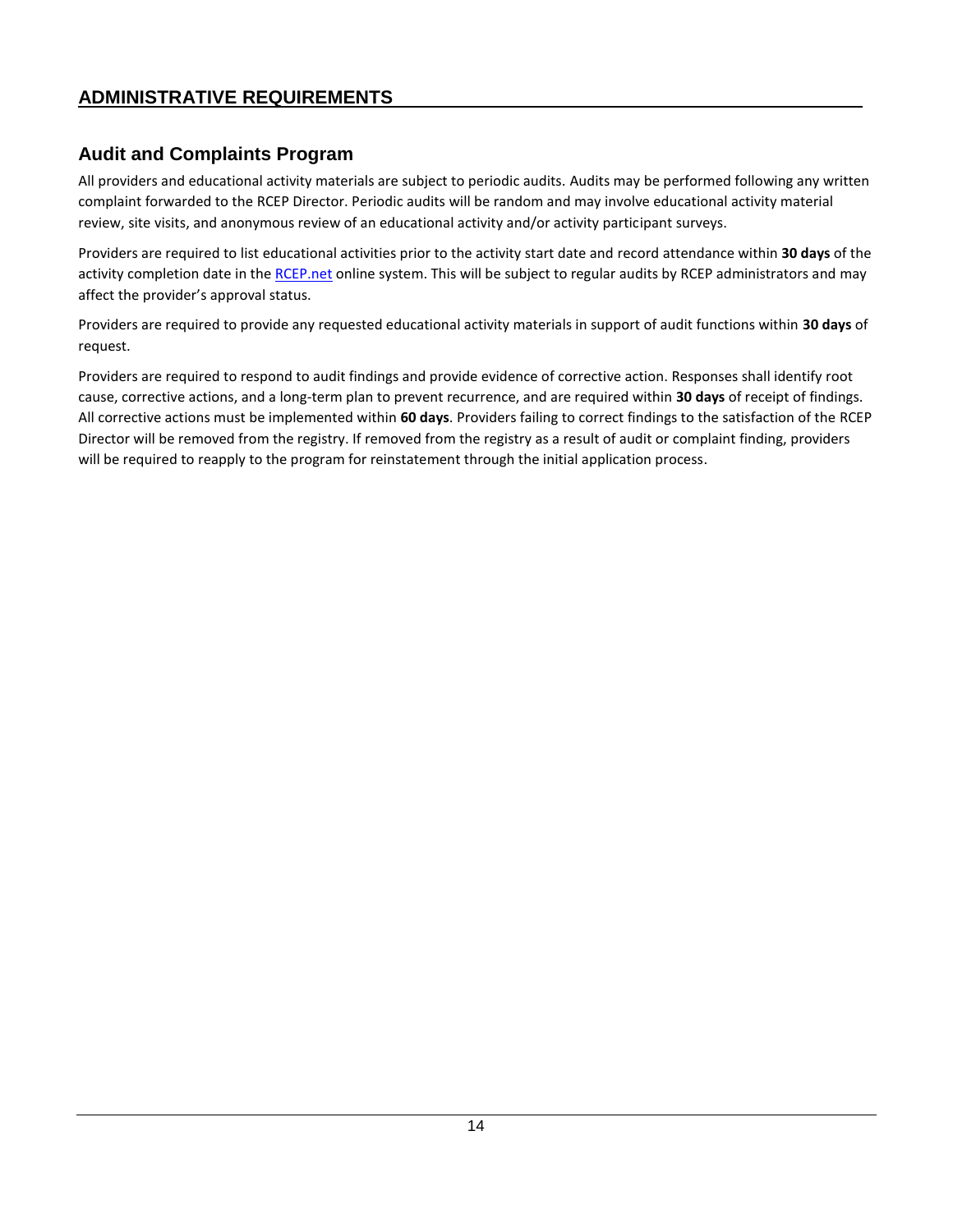#### <span id="page-17-0"></span>**Registered Continuing Education Program Standards**

#### <span id="page-17-1"></span>**General Standard**

- **CE 1. Continuing Education (CE) providers are responsible for compliance with all standards stated herein and other applicable requirements.**
- **Description:** In addition to the following standards, RCEP providers are responsible for compliance with all provider, educational activity, marketing, and administrative requirements contained in the RCEP Provider Manual as well as fulfilling the terms set forth in the Provider Agreement. Providers may also be required to meet specific requirements of state/jurisdictional licensing boards to have PDHs issued recognized by that state. Providers should contact the appropriate entity to determine requirements.

#### <span id="page-17-2"></span>**Educational Activity Development Standards**

#### **CE 2. Educational activities must have a clear purpose and relevant learning objectives.**

- **Description:** Educational activities shall include a statement of purpose and learning objectives. Methodology for determining learning objectives must be consistent with industry-accepted practices for educational content development. Learning objectives should be constructed using action verbs related to what participants will be able to do after having received the instruction and should be measurable.
- **CE 3. Educational activities must be current, technically accurate, and developed by individuals qualified with respect to educational activity development and specific content.**
- **Description:** Educational activities and materials must be prepared and regularly updated to reflect current practices. Individuals responsible for development shall be able to demonstrate qualification and experience in the subject matter as well as in educational activity design. All activities should be reviewed to ensure content exhibits current industry standards and compared to evaluation feedback to assess whether the activity's objectives were met.

#### <span id="page-17-3"></span>**Educational Activity Delivery Standards**

- **CE 4. CE providers must ensure that presenters are qualified with respect to specific content knowledge and instructional methods. CE providers shall ensure that all presenters sign the Presenter Quality Commitment Agreement.**
- **Description:** Qualified presenters for educational activities are those who are capable through training, education, or experience, of communicating effectively and providing an environment conducive to learning. They should be competent and current in the subject matter, skilled in the use of the appropriate instructional methods and technology, and prepared in advance. A brief biography with a minimum of 50 words that includes any licenses, designations, or certifications held by the presenters should be provided to the RCEP provider. RCEP providers shall implement a system to evaluate and track presenter performance and effectiveness.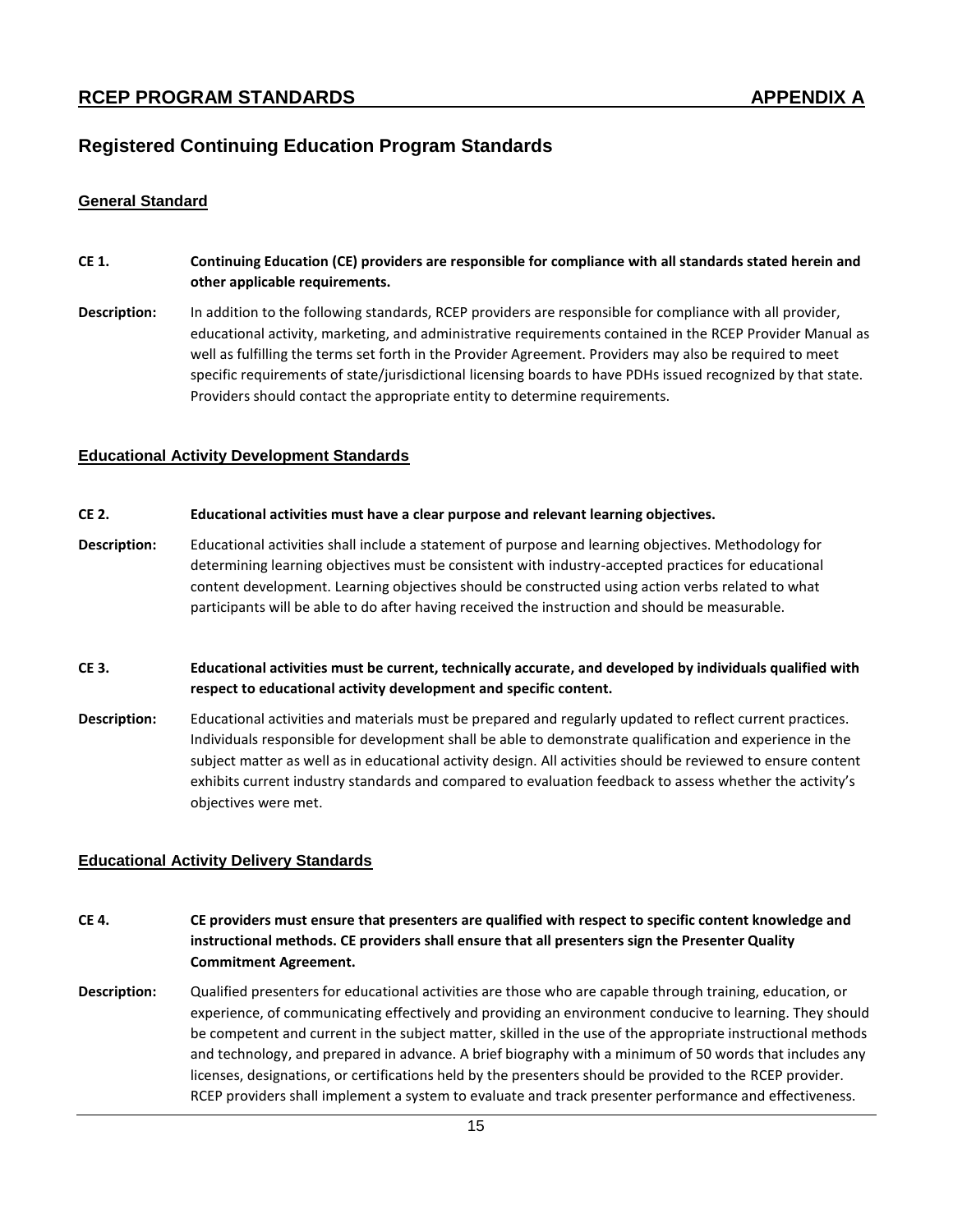**CE 5. All educational activities shall be delivered as live activities (seminars, technical training sessions, or formal education courses) and/or distance learning activities (synchronous or asynchronous). All educational activities shall be classified as (a) Health, Safety, and Welfare Including Core Technical, (b) Business Practices, or (c) Ethics.**

- **Description:** Synchronous and asynchronous programs are defined in the RCEP Provider Manual at the **Educational Activity Requirements** section. All distance learning activities must provide for interaction between participants and with the instructor. Providers that only offer non-interactive traditional correspondence courses are not eligible for the registry at this time**.** All asynchronous distance activities must have a learning assessment. All asynchronous distance activities, which are self-paced, are required to be pilottested to calculate the amount of PDH credit. For more information on these requirements, see the **Administrative Requirements** section. Although the NCEES *Model Rules* does not specify or differentiate among classifications, some jurisdictions do not accept educational activities in business practices and ethics or have limitations as to the content. Providers should contact the appropriate entity to determine requirements.
- **CE 6. All educational activities and associated materials shall be unbiased and neither promote nor market particular products or services in the educational content of the activity. Providers must utilize the approved promotional statement on all materials provided to attendees or potential attendees.**
- **Description:** Approved promotional statements are included in the **Educational Activity Delivery Requirements** section of this Provider Manual. Company, product (trademarks, patents, etc.), and service information shall not be displayed in any materials or discussed during the PDH credit portion of any educational activity except as specifically noted in the Provider Information document.
- **CE 7. All educational activities must include an effective means for evaluating the quality of the activity with respect to content and delivery and must implement a mechanism to assess whether learning objectives were met.**
- **Description:** The objectives of the evaluation are to determine participant satisfaction with specific programs and to support continuous process improvement. Evaluations, whether written or electronic, should be solicited from all participants and presenters for each activity. In addition, all distance learning activities shall include an assessment of learning. The assessment must be in the form of an objectively based examination with at least five questions from every contact hour of instruction. A minimum passing score of 70 percent will be required to receive full credit for the activity as partial credit is not acceptable. CE providers must have a formal process for the review of evaluations to improve the effectiveness of activities.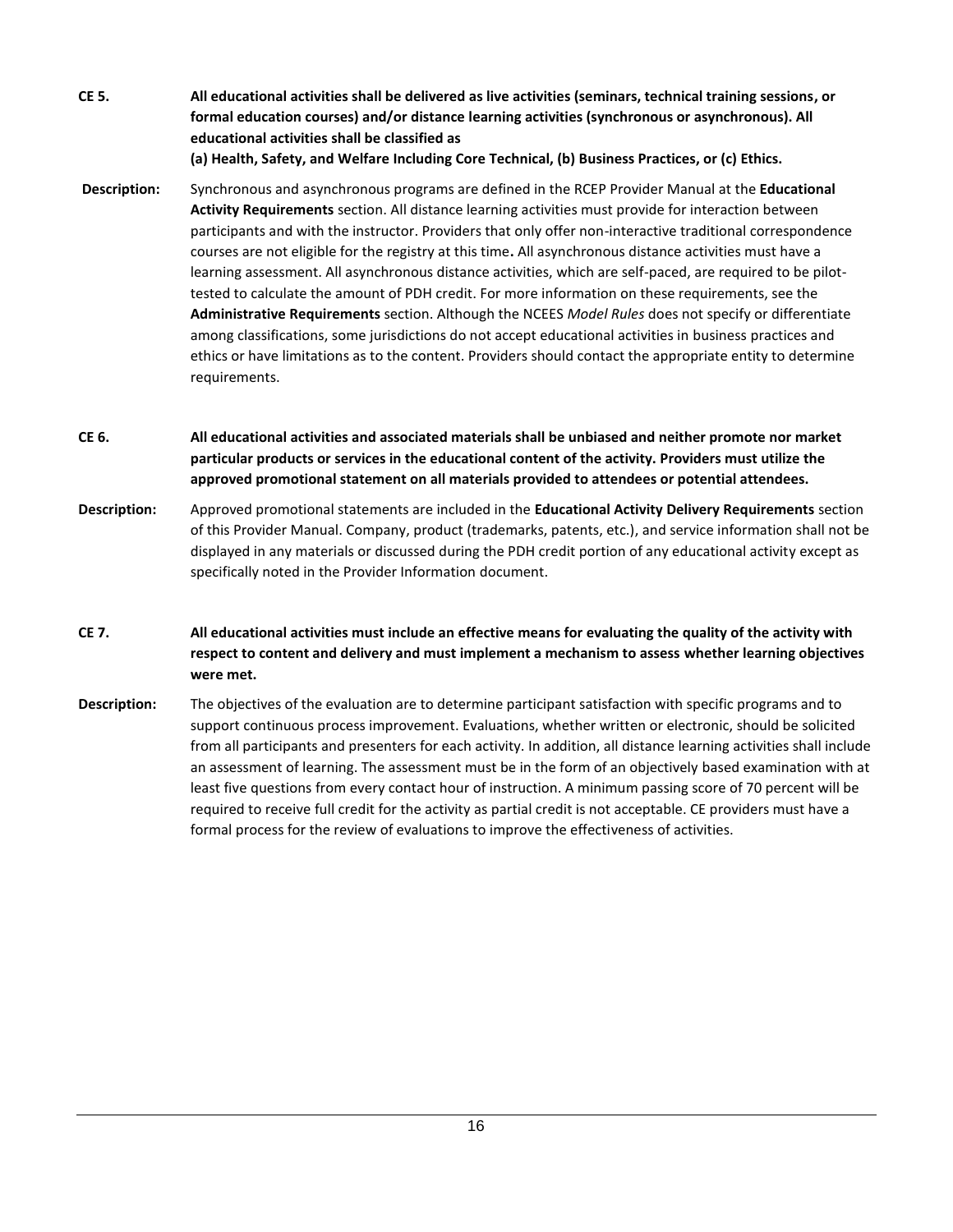- **CE 8. Educational activities must be at least one (1) professional development hour in length, which is defined as one (1) contact hour (nominal) of instruction or presentation.**
- **Description:** A complete description of the units and examples can be found in the NCEES *Continuing Professional Competency Guidelines* [\(https://ncees.org/wp-content/uploads/CPC-Guidelines-2017-final.pdf\)](https://ncees.org/wp-content/uploads/CPC-Guidelines-2017-final.pdf).

#### <span id="page-19-0"></span>**Educational Activity Results and Records Standards**

- **CE 9. CE providers must provide each participant with documentation of his or her participation and successful completion of an activity by recording attendance information to the [RCEP.net](https://www.rcep.net/) online system.**
- **Description:** Providers shall provide each participant with documentation as stated in the **Administrative Requirements** section. Providers can accomplish this by recording attendance in [RCEP.net.](https://www.rcep.net/) A certificate of completion to document participation and successful completion is automatically created in the system when attendance is recorded in th[e RCEP.net](https://www.rcep.net/) online system. Participants may download certificates of completion from [RCEP.net](https://www.rcep.net/) (for free) and may store certificates for future use in [RCEP.net](https://www.rcep.net/) (for free). CE providers are responsible for obtaining permission to provide this information to the program by notifying participants of this practice. Participant information is not shared and is stored on the secur[e RCEP.net](https://www.rcep.net/) site for career record-keeping purposes. The service is free unless the participant chooses to upgrade to Power User status.
- **CE 10. CE providers must maintain all records pertaining to educational activities and participant records for a period of six years.**

**Description:** A list of required records is included in **Administrative Requirements** section.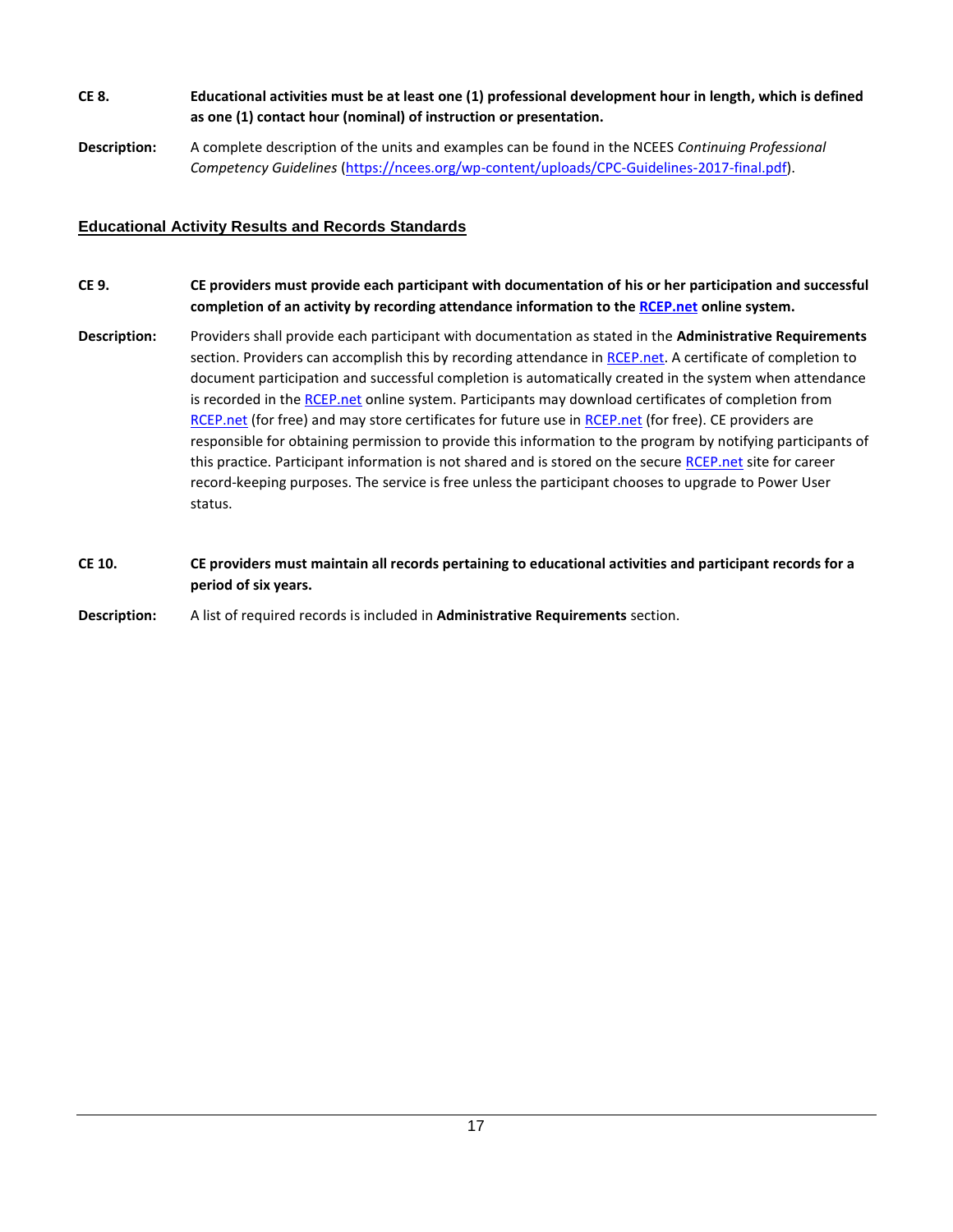# <span id="page-20-0"></span>**ENGINEERING**  $\bullet$

**REGISTERED CONTINUING EDUCATION PROGRAM** 

<span id="page-20-1"></span>*(INSERT provider name)* invites you to attend *(INSERT course title)*

on

*(INSERT course date)*

*(INSERT course location if applicable)*

*(INSERT course content)*

*(INSERT learning objectives)*

Delivery Method: Live Instruction, Distance (Synchronous/Asynchronous)

Earn PDH credits

To register for this course, contact (contact name) at xxx.xxx.xxx or visit our website at \_

For more information regarding refund, complaint and cancellation policies, please contact xxx.xxx.xxxx.

[*INSERT* Provider Name] has met the standards and requirements of the Registered Continuing Education Program. Credit earned on completion of this program will be reported to the RCEP.net. Certificates of Completion will be issued to all participants via the RCEP.net online system. Complaints regarding registered providers may be sent to RCEP at [www.RCEP.net.](http://www.rcep.net/)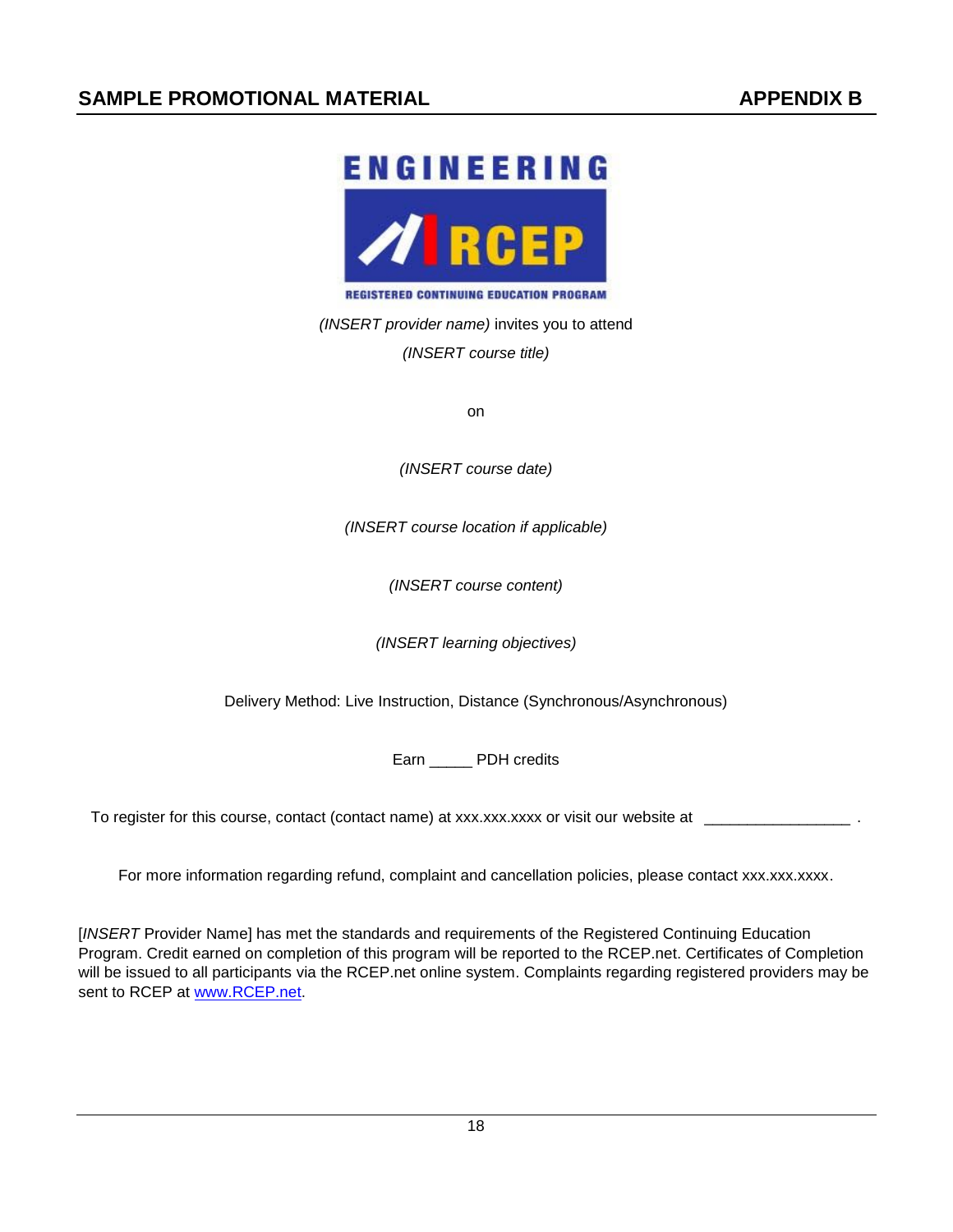# <span id="page-21-0"></span>**RCEP Quality Assurance Slides**

Every course activity's presentation material (PowerPoint) must include the following slides/screens as indicated. These slides can be downloaded as a PowerPoint file a[t www.RCEP.net](http://www.rcep.net/) at the Education Providers tab. They must be incorporated into the course activity presentation materials in the order detailed below.

#### Provider Quality Assurance

"[Provider Name] has met the standards and requirements of the Registered Continuing Education Program. Credit earned on completion of this program will be reported to RCEP.net. Certificates of Completion will be issued to all participants via the RCEP.net online system. As such, it does not include content that may be deemed or construed to be an approval or endorsement by the RCEP".

[RCEP Provider Imprimatur]

#### COPYRIGHT MATERIALS

This educational activity is protected by U.S. and international copyright laws. Reproduction, distribution, display, and use of the educational activity without written permission of the presenter is prohibited.

©Provider name and current year

[Provider logo is acceptable here]

#### **Purpose and Learning Objectives**

[Detail the purpose statement/course description in detail followed by Learning Objectives]

At the end of this presentation, you will be able to:

[List learning objectives on this slide]

Thank you for your time.

**Questions?**

<u>Provider Name</u><br>Name <sub>(</sub>

#### **Provider Quality Assurance – REQUIRED Slide**

This RCEP slide must be incorporated into the PowerPoint presentation or other presentation material. It must follow the title slide or first page in the presentation material.

The RCEP Provider Imprimatur is accessible at [RCEP.net](https://www.rcep.net/) at the Education Provider tab.

#### **Copyright Slide – OPTIONAL Slide**

If copyright information is to be included, this slide must be used instead of including copyright information on multiple slides. If used, this slide must follow the RCEP Quality Assurance slide above. Your provider logo may be added to the Copyright Materials slide.

#### **Purpose Statement and Learning Objectives – REQUIRED Slide**

This slide must follow the Copyright Materials slide or the RCEP Slide if the Copyright slide is NOT included. More information about Learning Objectives is available under the "**Educational Activity Requirements**" section of this Provider Manual and at [RCEP.net.](http://www.rcep.net/) NOTE: The Purpose Statement and Learning Objectives can be two separate slides if necessary.

#### **Questions/Last Page – REQUIRED Slide**

All educational activity presentation/handout materials must conclude with a "Questions" slide. This slide is the last page of the presentation/handout materials. It is acceptable to include provider name, logo, and service information on this slide.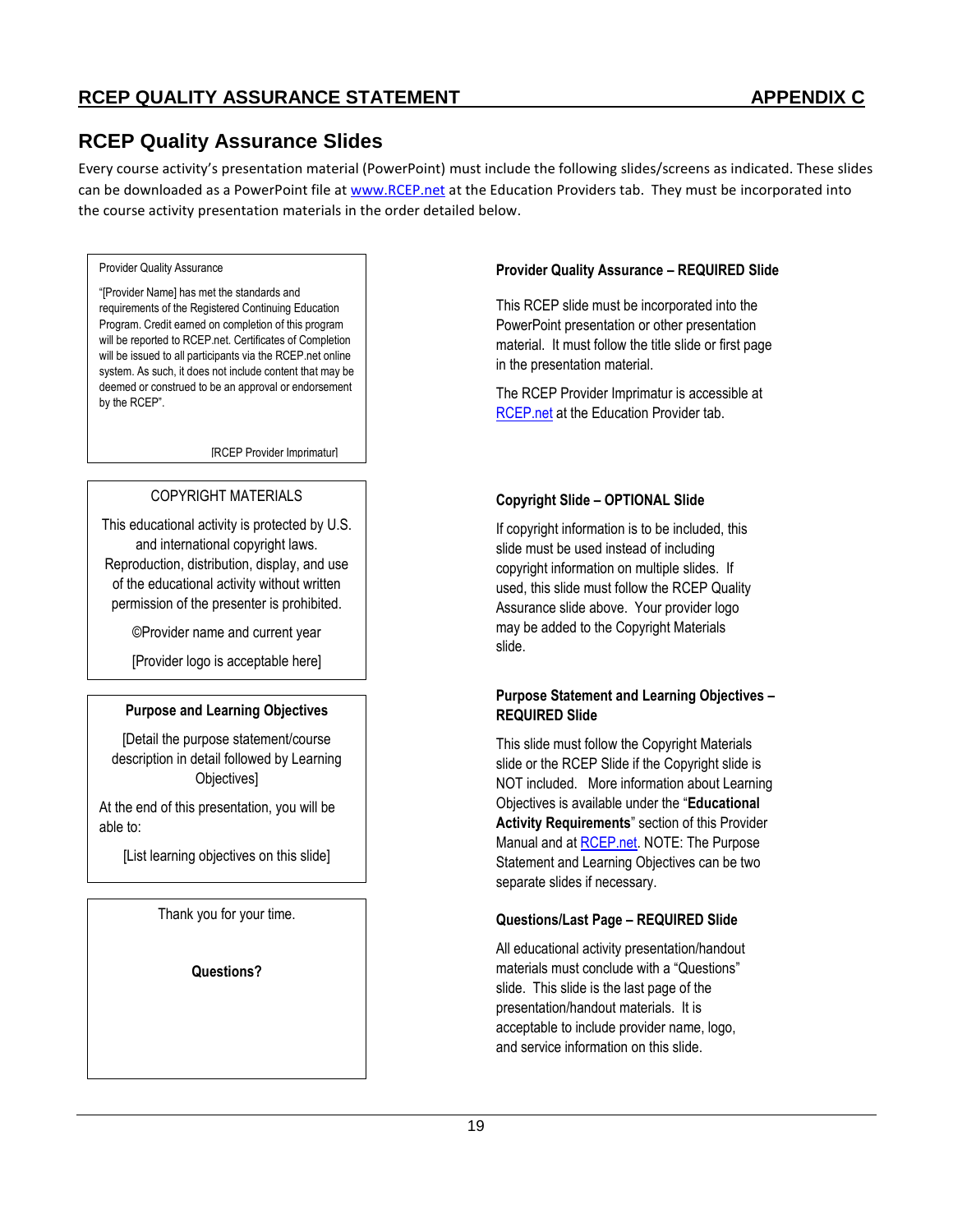<span id="page-22-0"></span>

**Note: Approved providers must reapply to RCEP every three years to maintain RCEP approval status.**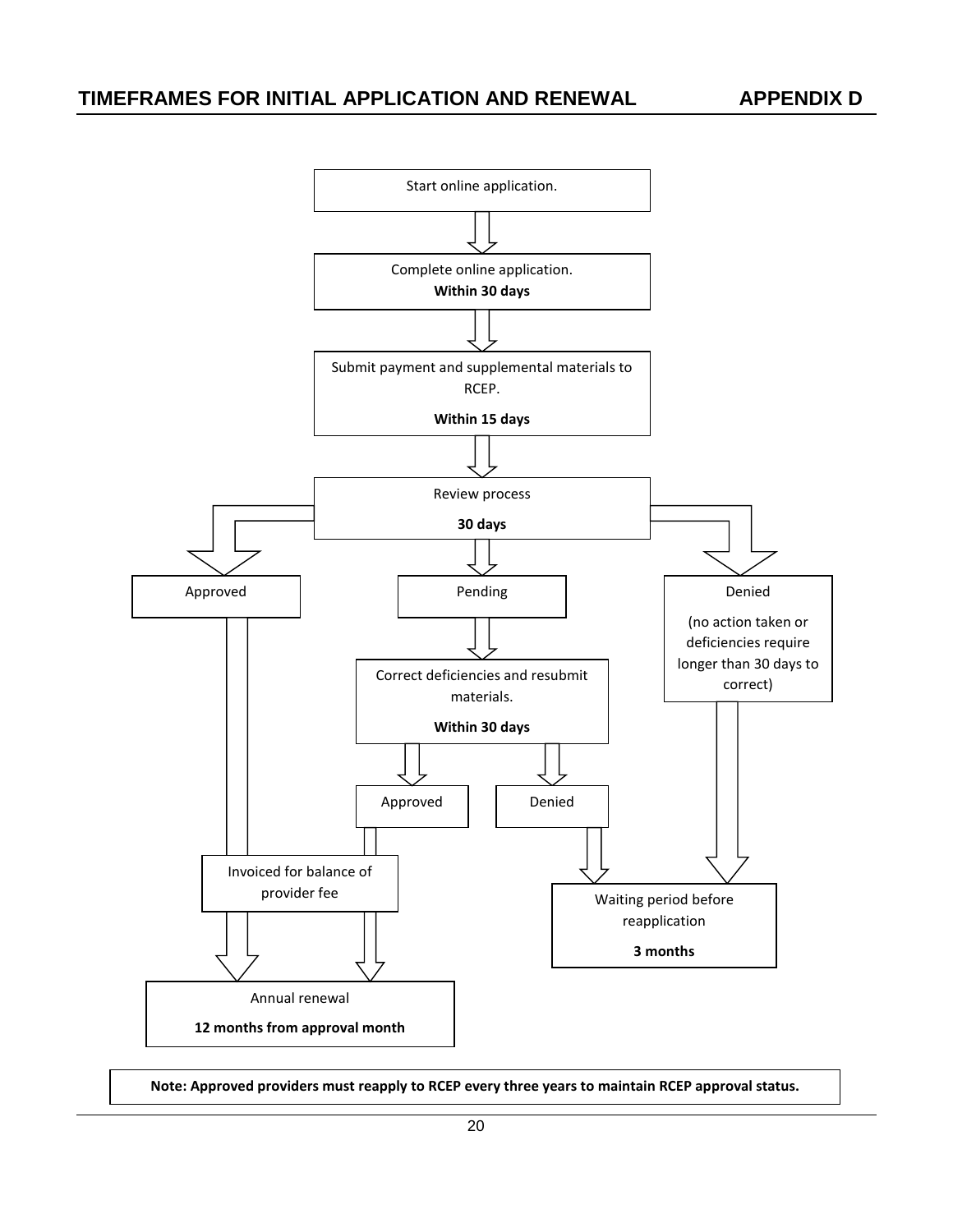<span id="page-23-0"></span>By signing this form and completing the application process, a provider agrees:

- 1. To abide by the standards and requirements of the Registered Continuing Education Program and to meet all standards set forth in this document
- 2. To use the following official Registered Continuing Education Program promotional statement, in its entirety and without alteration, in promotional and other materials distributed to prospective educational activity registrants:

"[Provider Name] has met the standards and requirements of the Registered Continuing Education Program. Credit earned on completion of this program will be reported in [RCEP.net.](https://www.rcep.net/) Certificates of Completion will be issued to all participants via the [RCEP.net](https://www.rcep.net/) online system. Complaints regarding registered providers may be sent to RCEP at [www.RCEP.net.](www.RCEP.net)"

- To use the Registered Continuing Education Program logo only in conjunction with and adjacent to the official Registered Continuing Education Program statement. Proper use of the logo must comply with the Registered Continuing Education Program logo requirements.
- To retain educational activity and participant records for a period of six years and to respond to any Registered Continuing Education Program inquiry about these records. Upon request, to make records available for audit to the Registered Continuing Education Program or its designee.
- To authorize the Registered Continuing Education Program, by signature on this application, to share the information submitted by the provider for application with a state board upon receipt of a written request

The provider completing this application understands that failure to comply with this Agreement, or failure to meet acceptable standards in the conduct of RCEP activities, may result in the termination of this Agreement by RCEP, and notice of such termination may be given to state boards and to licensees. The provider further agrees that immediately upon such termination, the use of the official Registered Continuing Education Program promotional statement and the Registered Continuing Education Program logo will be discontinued. In the event the Agreement is terminated and legal action must be instituted by the Registered Continuing Education Program to obtain compliance by the undersigned provider to cease and desist from the use of the official Registered Continuing Education Program promotional statement or RCEP nprogram logo, the provider agrees to pay such sums as the court may adjudge for reasonable attorney fees and to pay all costs and disbursements incurred therein.

\_\_\_\_\_\_\_\_\_\_\_\_\_\_\_\_\_\_\_\_\_\_\_\_\_\_\_\_\_\_\_\_\_\_\_\_\_\_\_\_\_\_\_\_\_\_\_\_\_\_\_\_\_\_\_\_\_\_\_\_\_\_\_\_\_\_\_\_\_\_\_\_\_\_\_\_\_\_\_\_\_\_\_\_\_\_\_\_\_\_\_\_\_\_\_\_\_\_\_\_\_

\_\_\_\_\_\_\_\_\_\_\_\_\_\_\_\_\_\_\_\_\_\_\_\_\_\_\_\_\_\_\_\_\_\_\_\_\_\_\_\_\_\_\_\_\_\_\_\_\_\_\_\_\_\_\_\_\_ \_\_\_\_\_\_\_\_\_\_\_\_\_\_\_\_\_\_\_\_\_\_\_\_\_\_\_\_\_\_\_\_\_\_\_\_\_\_\_\_\_\_\_

#### Provider Name

Printed Name/Signature of Provider Point of Contact Date

#### **Send completed and signed form with appropriate fee and required attachments to the following:**

**RCEP** 1015 15<sup>th</sup> Street, NW 8<sup>th</sup> Floor Washington, DC 20005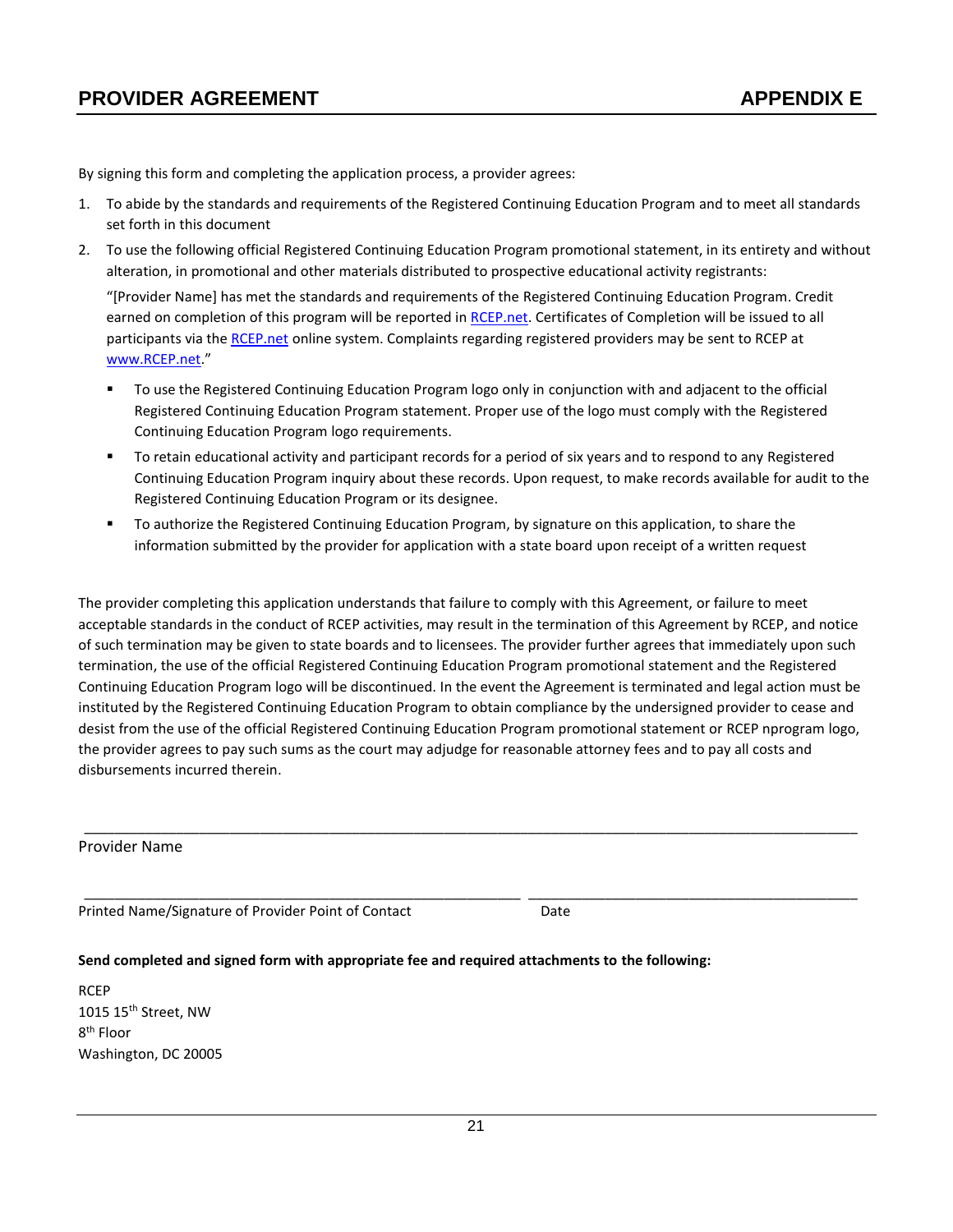# <span id="page-24-0"></span>**PRESENTER QUALITY COMMITMENT AGREEMENT APPENDIX F**

This statement is designed to maintain the standards and requirements of RCEP. Each presenter must sign this agreement prior to initial offering under this program. The provider's primary point of contact for RCEP must retain this signed agreement with educational activity materials for a period of six years.

Presenters are the key to quality continuing education programs. By signing this statement, a presenter agrees to maintain the quality of educational activities and fulfill the outlined responsibilities.

- 1. The educational activity will be delivered without endorsement, bias, marketing, or sales orientation.
- 2. The content of the educational activity as it relates to the learning objectives will not be altered. (Personalization of activities for presenters and location is allowed.)
- 3. All educational activities will be accurately promoted consistent with RCEP-approved language.
- 4. Company/organization logos, product name, product reference numbers, and branding will be limited to only the first and last pages of the presentation slides and/or handouts.
- 5. RCEP Quality Assurance slides will be included and reviewed with the participants during every educational activity.
- 6. Information will be gathered from all participants according to the Administrative Requirements section.
- 7. Participants attendance must be recorded by the Provider to the [RCEP.net](https://www.rcep.net/) online system no later than 30 days after the activity is completed. For details, see the Administrative Requirements section.
- 8. All participants will be made aware that their attendance is required for the entire activity in order that full credit be issued. Partial credit will not be issued.
- 9. Participants in distance learning activities will be made aware of the mandatory end of activity learning assessment and the 70 percent pass rate requirement.
- 10. Evaluation forms will be distributed to participants and collected by the presenter to gather feedback on content and delivery.
- 11. All participants will be provided with a certificate of completion within 30 days of activity completion.
- 12. All product and proprietary content and questions will be addressed before or after the educational content of the activity is presented.

**By signing this agreement, a presenter understands that his or her compliance is essential to continued success and provider registration in RCEP.**

\_\_\_\_\_\_\_\_\_\_\_\_\_\_\_\_\_\_\_\_\_\_\_\_\_\_\_\_\_\_\_\_\_\_\_\_\_\_\_\_\_\_\_\_\_\_\_\_\_\_\_\_\_\_\_\_\_\_\_\_\_\_\_\_\_\_\_\_\_\_\_\_\_\_\_\_\_\_\_\_\_\_\_\_\_\_\_\_\_\_\_\_\_\_\_\_\_\_\_\_\_

\_\_\_\_\_\_\_\_\_\_\_\_\_\_\_\_\_\_\_\_\_\_\_\_\_\_\_\_\_\_\_\_\_\_\_\_\_\_\_\_\_\_\_\_\_\_\_\_\_\_\_\_\_\_\_\_\_ \_\_\_\_\_\_\_\_\_\_\_\_\_\_\_\_\_\_\_\_\_\_\_\_\_\_\_\_\_\_\_\_\_\_\_\_\_\_\_\_\_\_\_

\_\_\_\_\_\_\_\_\_\_\_\_\_\_\_\_\_\_\_\_\_\_\_\_\_\_\_\_\_\_\_\_\_\_\_\_\_\_\_\_\_\_\_\_\_\_\_\_\_\_\_\_\_\_\_\_\_\_\_\_\_\_\_\_\_\_\_\_\_\_\_\_\_\_\_\_\_\_\_\_\_\_\_\_\_\_\_\_\_\_\_\_\_\_\_\_\_\_\_\_\_

Presenter Name (print)

Presenter Signature **Date Signed Date Signed** 

Provider Name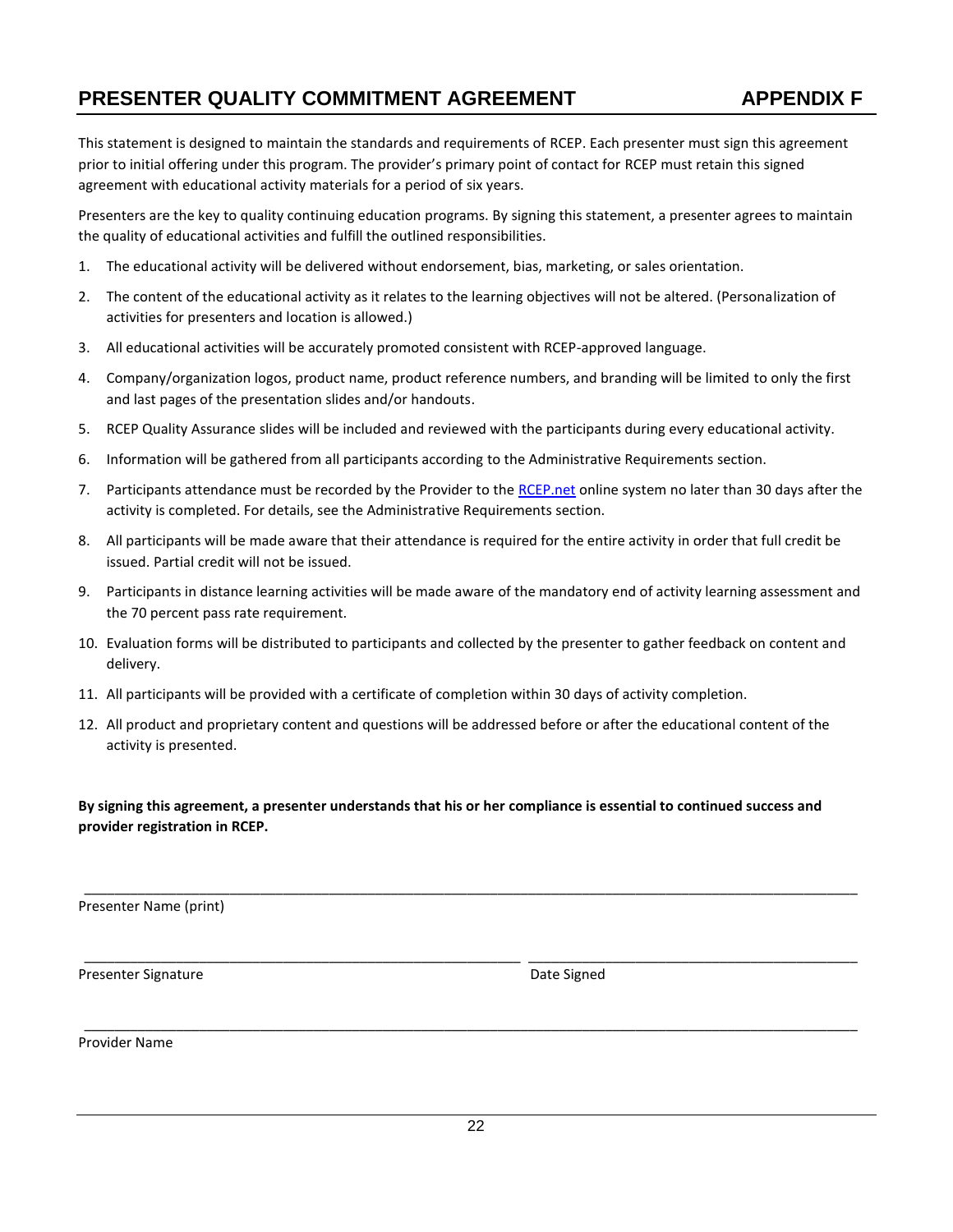# <span id="page-25-0"></span>**APPLICATION CHECKLIST APPENDIX G**

#### <span id="page-25-1"></span>**Complete the online application form.**

- $\Box$  Access the online application form at [RCEP.net.](https://www.rcep.net/)
- $\Box$  Online applications may be completed in stages.
- $\Box$  Online applications must be complete within 30 days of start date.
- Once complete, follow the prompt to print the online application. Keep a copy for your records.

#### **Submit the following materials by mail.**

- $\Box$  Copy of this checklist
- Signed Provider Agreement
- The primary point of contact must sign and date the **Provider Agreement** (**Appendix E**)
- $\Box$  Appropriate application/provider fee. For details on appropriate application/provider fees, please see Initial Application Process and Renewal Process in the Administrative Requirements section. Make check payable to RCEP. Do not staple check to materials.

**New Applications and Reapplications must include the following supplemental documents by mail on a flash drive or CD, or by email to [rcep@acec.org.](mailto:rcep@acec.org) Only Microsoft Office program files and PDF files are accepted. The documents below must be submitted for each type of course activity delivery method used by provider, i.e., one sample activity's documents for live instruction, one for distance synchronous, and one for asynchronous distance, for a maximum of three sets of sample documents. Supplemental documents submitted must meet requirements and standards described in Appendix A.** 

#### **Annual renewals do not require the submission of the following supplemental documents.**

- Word document listing files names and indicating which of the requirements below are satisfied by the files
- $\Box$  Sample educational activity materials which must contain the quality assurance statements (e.g., video, PowerPoint presentation, handouts)
- Sample educational activity evaluation form (if submitting an on-demand and scheduled activity, please submit a sample evaluation form for each)
- $\Box$  Sample educational activity learning assessment (required for on-demand activities only)
- $\Box$  Sample educational activity outline
- Include in outline the amount of PDH credit to be awarded for the sample educational activity, the statement of purpose of the activity, the intended RCEP delivery method type of the activity, the intended category of the activity [(1) Health, Safety, and Welfare Including Core Technical, (2) Business Practices, or (3) Ethics], and development and/or revision date.
- $\Box$  Credentials of educational activity developers and presenters (e.g., education, experience, or knowledge gained in the specific content area). These can be in the form of a resume. Bios should be a minimum of 50 words and should include any licenses, designations, or certifications held by the presenters.
- Copies of at least three affidavits from participants stating the length of time taken to complete the activity. These are required for self-paced asynchronous distance (on-demand) activities.

#### **Send all materials by mail to:**

RCEP 1015 15<sup>th</sup> Street, NW - 8<sup>th</sup> Floor Washington, DC 20005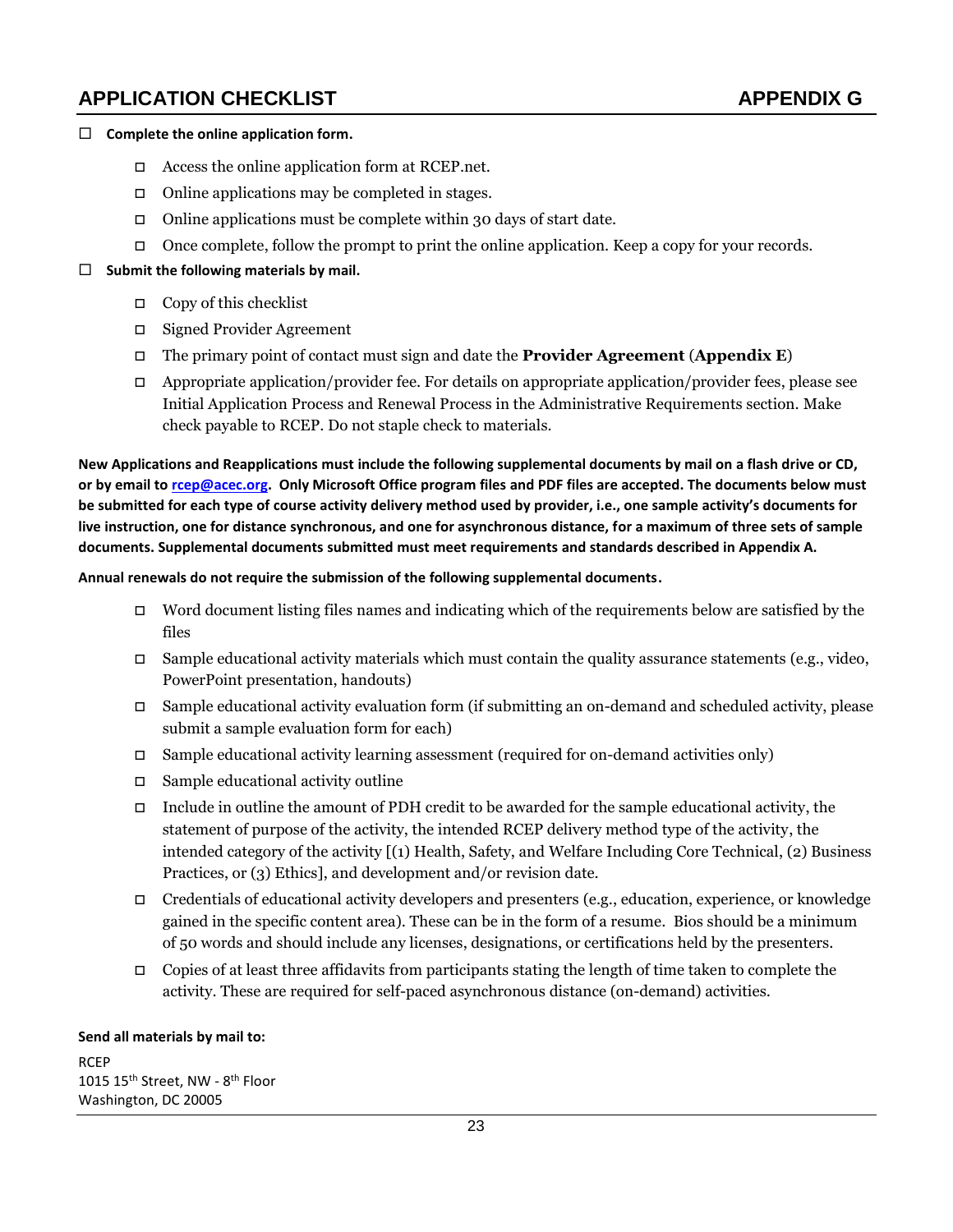# <span id="page-26-0"></span>**SAMPLE EVALUATION APPENDIX H**

<span id="page-26-1"></span>

|    | <b>Sample Program Evaluation</b>                                                                                                                                               |     |              |    |
|----|--------------------------------------------------------------------------------------------------------------------------------------------------------------------------------|-----|--------------|----|
|    |                                                                                                                                                                                |     |              |    |
|    |                                                                                                                                                                                |     |              |    |
|    | Please assist us in evaluating this program by responding to each question below with either Y (yes),<br>P (partially), or N (no) and provide comments to explain your answer. |     |              |    |
|    | <b>PART 1: CONTENT</b>                                                                                                                                                         |     |              |    |
|    | 1. Were the program learning objectives stated clearly and concisely? (Required)                                                                                               | Y   | P            | N  |
|    |                                                                                                                                                                                |     |              |    |
|    | 2. Did you learn information you will be able to use?                                                                                                                          | Y   | P            | N  |
|    | 3. Did this program meet your expectations? (Required)                                                                                                                         | Y   | P            | N  |
| 4. | Are you confident that you could accomplish these learning objectives? (Required)                                                                                              |     |              |    |
|    | (List learning objective one)                                                                                                                                                  | Y   | P            | N  |
|    | (List learning objective two)                                                                                                                                                  | Y   | P            | N  |
|    | (List learning objective three)                                                                                                                                                | Y   | P            | N  |
|    | (List learning objective four, etc.)                                                                                                                                           | Y   | $\mathsf{P}$ | N  |
|    | 5. Was the material presented in a way that will be easy for you to apply?                                                                                                     | Y N | P.           | N. |
|    | 6. Were all of the topics beneficial for you?                                                                                                                                  | Y   | P            | N  |
|    | 7. Was the amount and pacing of content presented appropriate for you?                                                                                                         | Y   | P            | N  |
|    | 8. Did you find the program content current and relevant? (Required)                                                                                                           | Y   | $\mathsf{P}$ | N  |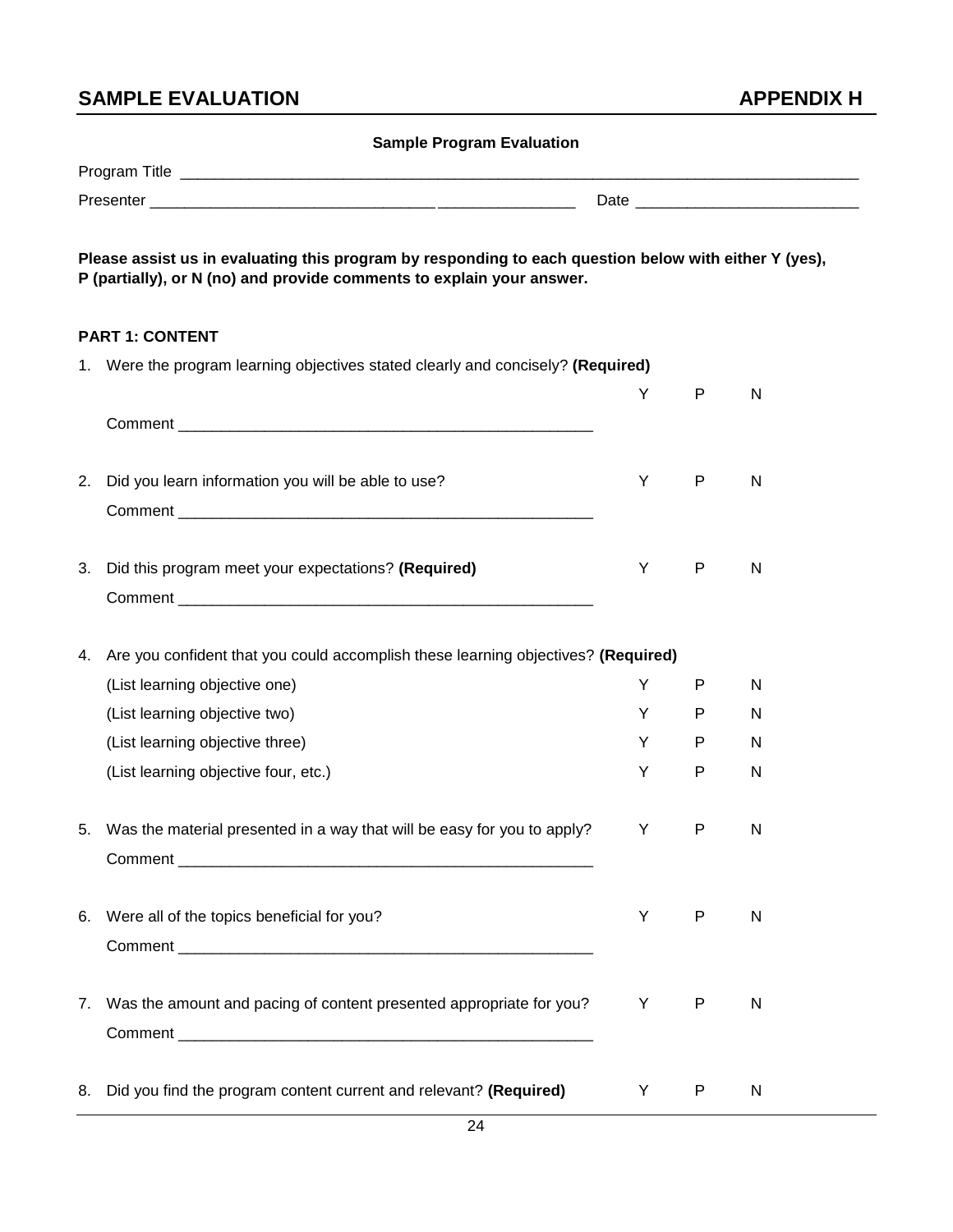Comment\_\_\_\_

#### **PART 2: PRESENTER**

| 9. Were the presenters easy to understand?                                            | Y | P            | N |  |
|---------------------------------------------------------------------------------------|---|--------------|---|--|
| 10. Did the presenters cover the content adequately in the allotted time?             | Y | $\mathsf{P}$ | N |  |
| 11. Did the presenters help you understand the content? (Required)                    | Y | P            | N |  |
| 12. Was the presenter responsive to the group's needs or questions?                   | Y | P            | N |  |
| <b>PART 3: FACILITY</b>                                                               |   |              |   |  |
| 13. Were the registration procedures participant friendly?                            | Y | P            | N |  |
|                                                                                       |   |              |   |  |
| 14. Did the handouts or advance preparation materials contribute to your<br>learning? | Y | P            | N |  |
|                                                                                       |   |              |   |  |
| 15. Were the audio and visual materials effective? (Required)                         | Y | P            | N |  |
|                                                                                       |   |              |   |  |
| 16. Was the room/facility comfortable for you during the program?                     | Y | P            | N |  |
|                                                                                       |   |              |   |  |
| 17. Did the equipment or technology function appropriately?                           | Y | P            | N |  |
|                                                                                       |   |              |   |  |
| 18. Was the scheduling convenient for you?                                            | Y | P            | N |  |
|                                                                                       |   |              |   |  |
| 19. Were the break time and refreshments satisfactory for you?                        | Y | P            | N |  |